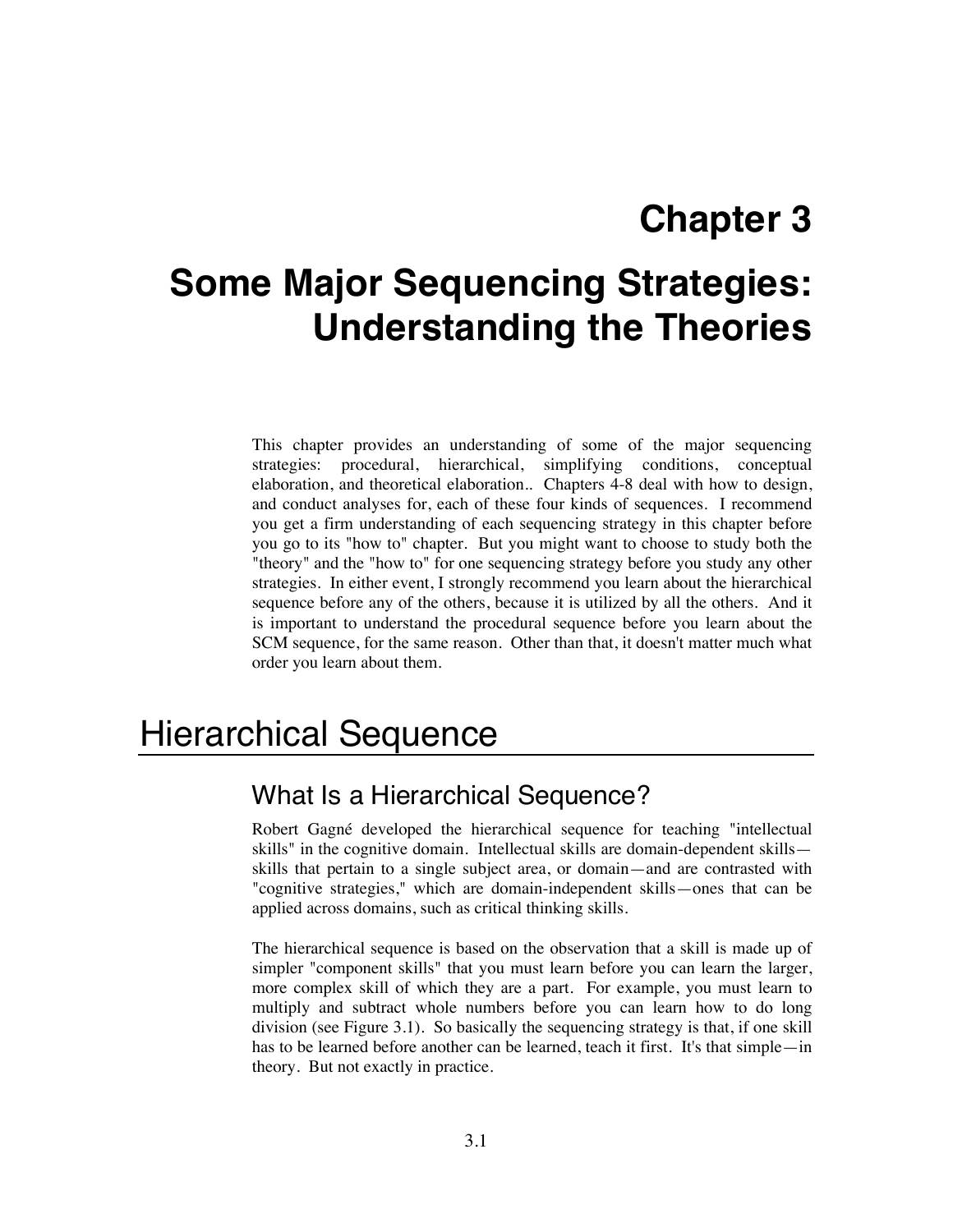

How do you figure out what the prerequisite skills are? This is the purpose of a **hierarchical task analysis**. To help with that task, Gagné has identified a variety of kinds of skills that are prerequisites for each other. They are shown in Figure 3.2.



The skill for a **discrimination** is the ability to tell the difference between "stimuli that differ from one another along one or more physical dimensions" (Gagné, Briggs & Wager, 1992, p. 56). For example, one particular discrimination is being able to tell the difference between a triangle and a rectangle. It does not require being able to label either. It differs from memorization (or Gagné's "verbal information") in that it requires some degree of generalization, such as being able to tell the difference between any triangle and any rectangle. The conclusion of the performance of this skill is usually saying whether two things are the same or different.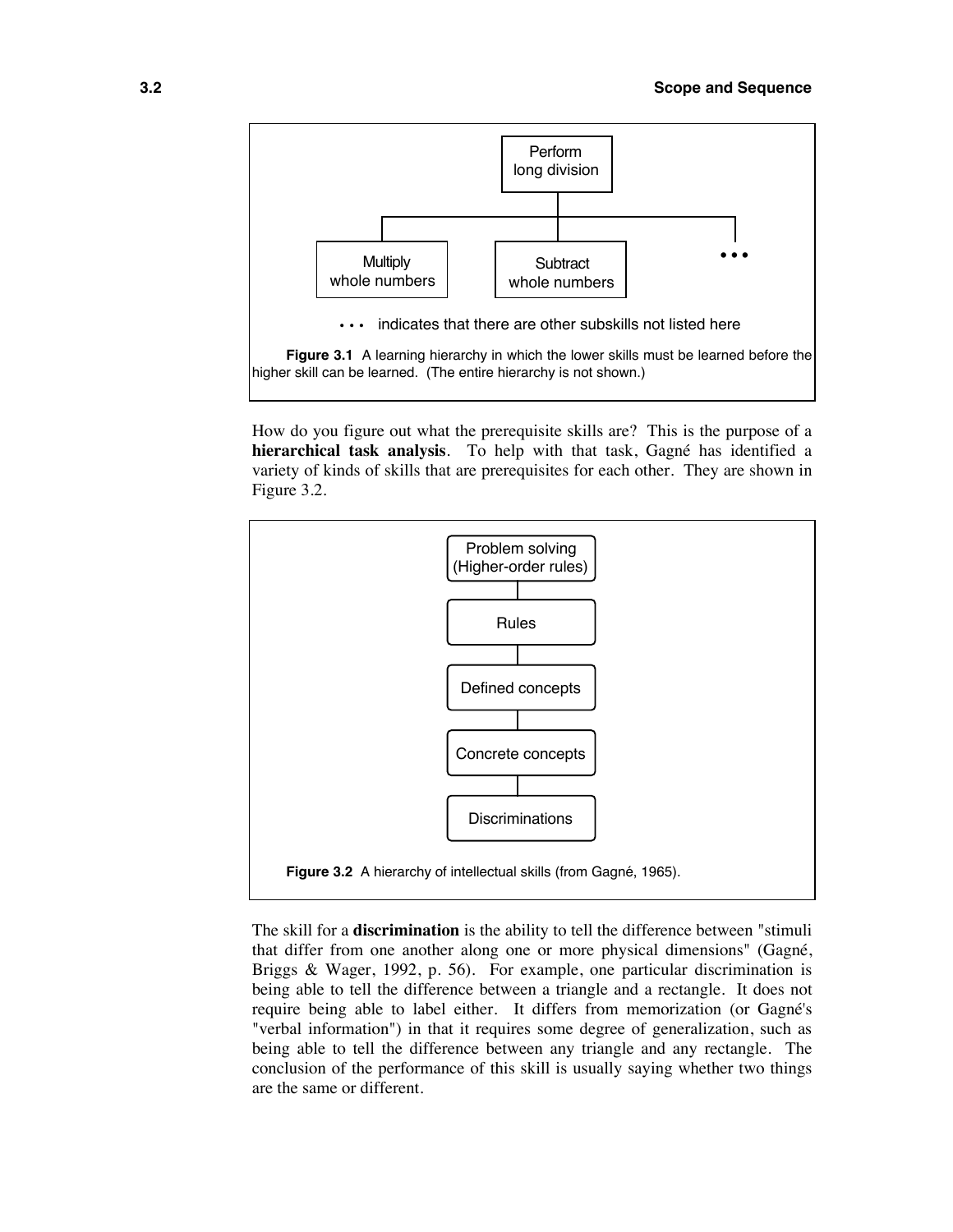The skill for a **concrete concept** is the ability "to identify a stimulus as a member of a class having [an *observable* property] in common, even though such stimuli may otherwise differ from each other markedly" (Gagné, Briggs & Wager, 1992, p. 57). For example, one particular such skill is being able to identify any triangle as a triangle. Classifying a concrete concept differs from making a discrimination in that it requires naming or otherwise identifying a particular instance as belonging to a class, rather than just being able to say that the instance is different from, or the same as, something else. The conclusion of the performance of this skill is usually indicating whether or not something belongs to a given class of things.

The skill for a **defined concept** is the ability to identify a stimulus as a member of a class having a *definable* property in common, even though such stimuli may otherwise differ from each other markedly. Defined concepts include objects (such as a "pen"), events (such as a "fight"), and ideas (such as "justice"). For example, one particular such skill is being able to identify any polygon as a polygon. Note that I have made the definition of "defined concept" as similar as possible to the definition of "concrete concept" to highlight the difference. Defined concepts all have definitions, whereas many (but not all) concrete concepts do not (like the note, C, in music). Concrete concepts are all tangible in some way (they can be touched, seen, heard, etc.). However, the distinction between defined and concrete concepts is not always easy to make. According to Gagné, Briggs and Wager (1992),

... some defined concepts have corresponding concrete concepts that carry the same name and possess certain features in common. For example, many young children learn the basic shape of a triangle as a concrete concept. Not until much later in studying geometry do they encounter the defined concept of triangle, .... The concrete and defined meanings of *triangle* are not exactly the same, yet they overlap considerably. (p. 60).

It seems that the difference is "in the eye of the learner," as it were. If the skill is learned by generalizing from instances and the learner does not consciously use a definition to guide performance of the skill, then it is a concrete concept for that learner. But if the learner uses a definition (either invented by, or given to, him or her) to guide performance of the skill, then it is a defined concept for that learner.1 As with concrete concepts, the conclusion of the performance of this skill is usually indicating whether or not an instance belongs to a given class of instances.

The skill for a **rule** is the ability to consciously or subconsciously apply the rule to new situations. A rule is "a *class* of relationships among *classes* of objects and events" (Gagné, Briggs & Wager, 1992, p. 61). I find it useful to think in terms of two major kinds of rules: procedural rules and heuristic rules. A *procedural rule* is a set of steps for accomplishing a goal, such as the rule for multiplying fractions (first, multiply the numerators, then multiply the denominators, then ...). A *heuristic rule* is a principle or a guideline, such as the law of supply and

<sup>&</sup>lt;sup>1</sup> For instructional purposes, I don't see much value in the distinction between concrete and defined concepts, except that you cannot use a definition to help someone learn a concrete concept.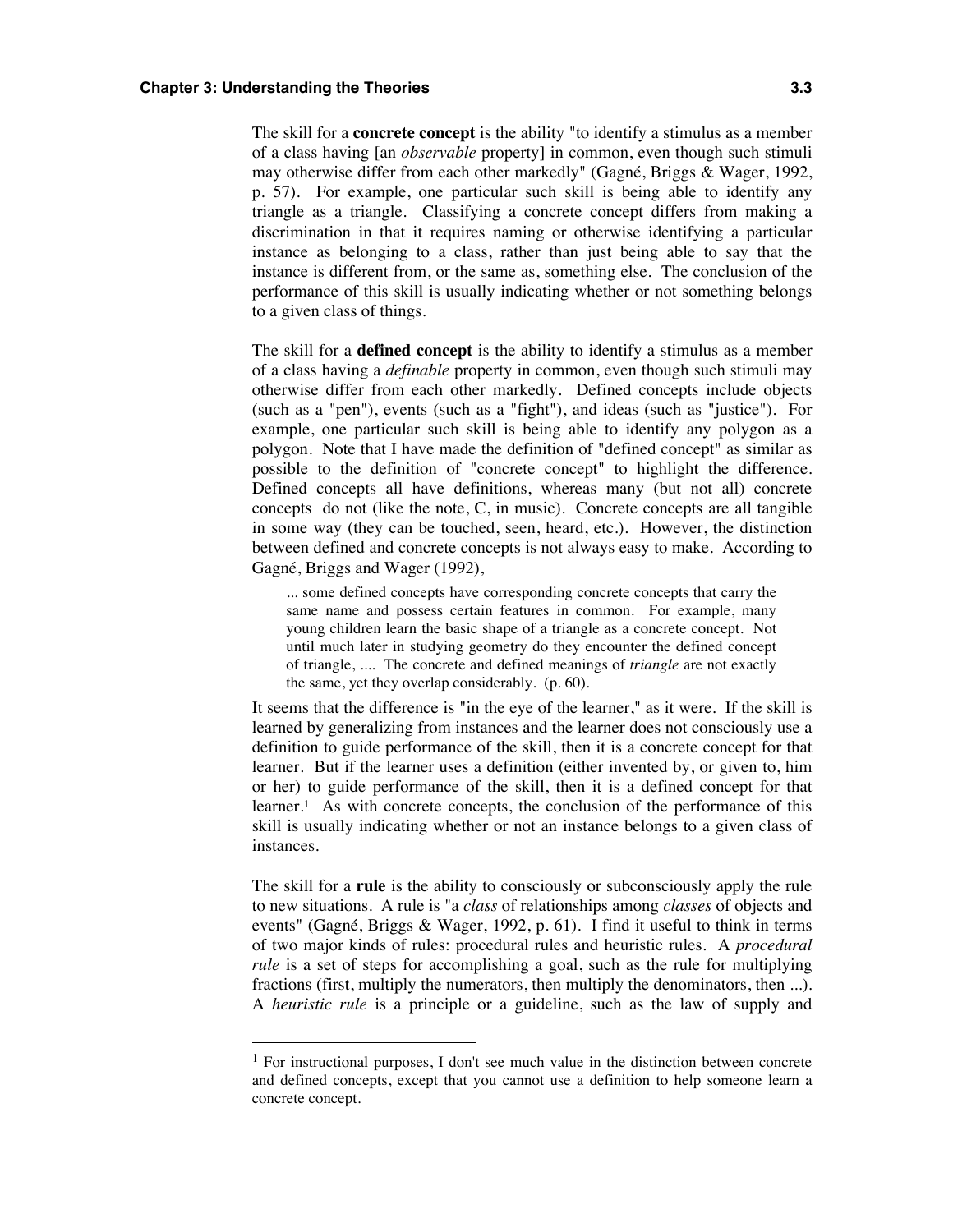demand (an increase in price will cause a decrease in the quantity demanded and an increase in the quantity supplied, while a decrease in price ...). So what is the difference between a rule and a defined concept? As Gagné, Briggs, and Wager (1992) put it, "a defined concept is a particular type of rule whose purpose it is to classify objects and events; it is a *classifying rule*." (p. 62). A classifying rule may be either procedural (for well defined concepts, like "triangle") or heuristic (for fuzzy concepts, like "justice"). Very often, people are not consciously aware of the rules they use—they cannot actually state the rules that govern their thinking and behavior, particularly experts. This is what Polanyi referred to as tacit, as opposed to explicit, knowledge. And this is why experts are often not the best teachers of novices. The conclusion of the performance of this skill is usually the attainment of a specific goal for a specific situation.

The skill for a **higher-order rule** is the ability to consciously or subconsciously apply a higher-order rule to new situations. A higher-order rule is "a complex combination of simpler rules" (Gagné, Briggs & Wager, 1992, p. 63). Higherorder rules may also be procedural or heuristic. The act of inventing a higherorder rule is called *problem solving*, but once it is invented by, or given to, the learner, then it becomes an act of rule using (or more accurately, higher-order rule using) rather than problem solving. The difference between a higher-order rule and a rule is simply one of complexity: a higher-order rule is a rule that combines several simpler rules. An example of problem-solving is figuring out the area of an irregularly shaped figure for the first time. The conclusion of the performance of this skill is usually the attainment of a specific goal for a specific situation.

The hierarchical arrangement of these skills (shown in Figure 3.2) helps you to figure out what prerequisites any given skill might have, but it can also be misleading, because it is not true that a skill on one level *only* has prerequisites on the next lower level. In fact, any given skill usually has many levels of prerequisites on the very same level of Gagné's hierarchy. For example, the skills on both levels 1 and 2 in Figure 3.1 are rules (or higher-order rules), and each of the rules on level 2 has its own prerequisite rules (e.g., "being able to carry a 10"), as well as its prerequisite concepts (e.g., "whole number"). It is fairly common to have 5-10 levels of rules in a hierarchical analysis of a complex skill, and 2 or 3 levels of defined concepts. So a typical learning hierarchy might look more like Figure 3.3, which is a minor modification of a hierarchy developed by Robert Gagné himself (see Gagné, 1968, p. 184). It is important to keep in mind that the accuracy of a learning hierarchy can only be determined by testing learners from the target population. If it turns out that learners were able to master one skill without acquiring one connected below it, then the lower one should be removed from there.

But a hierarchical analysis could go on seemingly forever. How far down should you continue to break skills into subskills? Since the purpose of a hierarchical analysis is to identify the prerequisite skills that need to be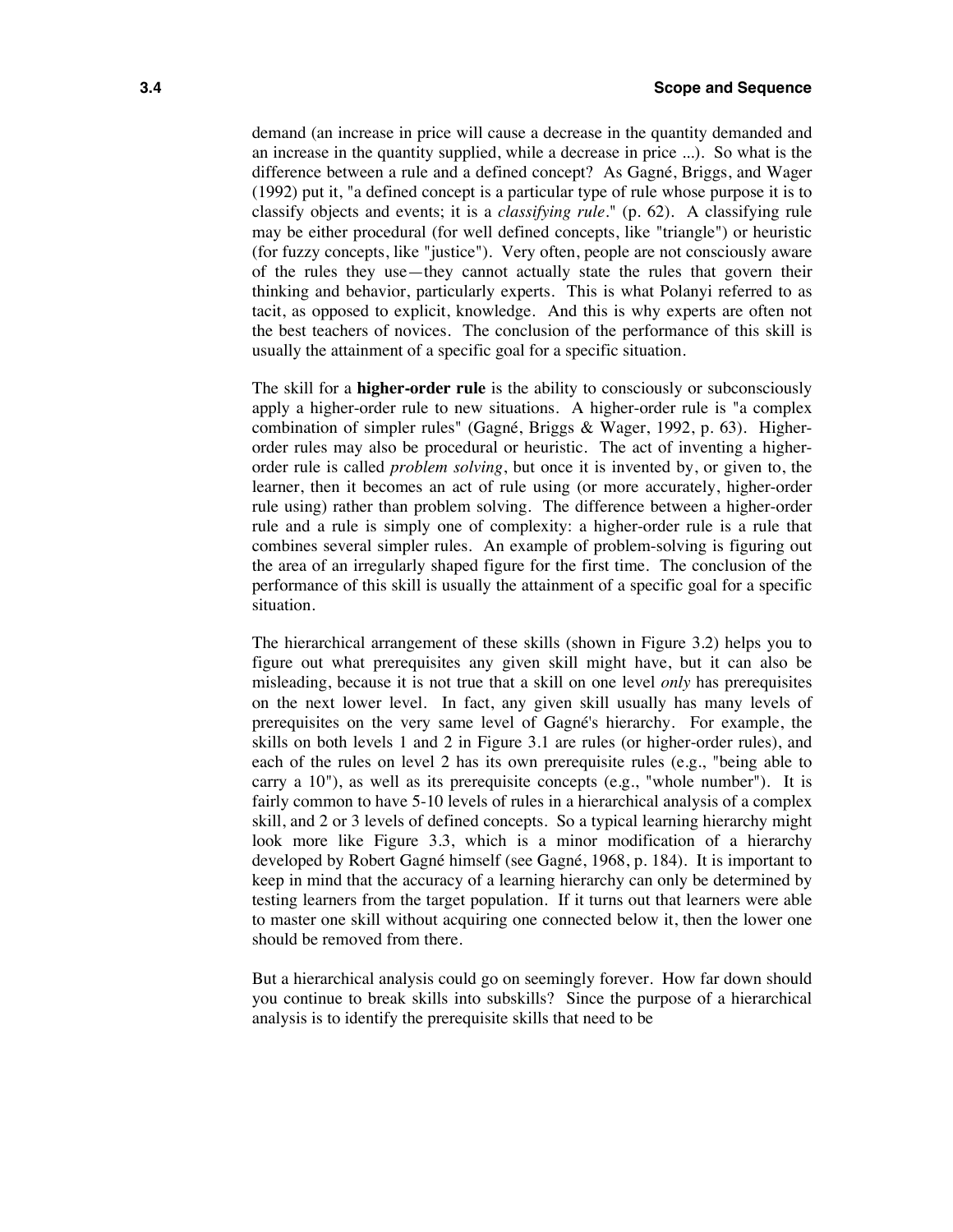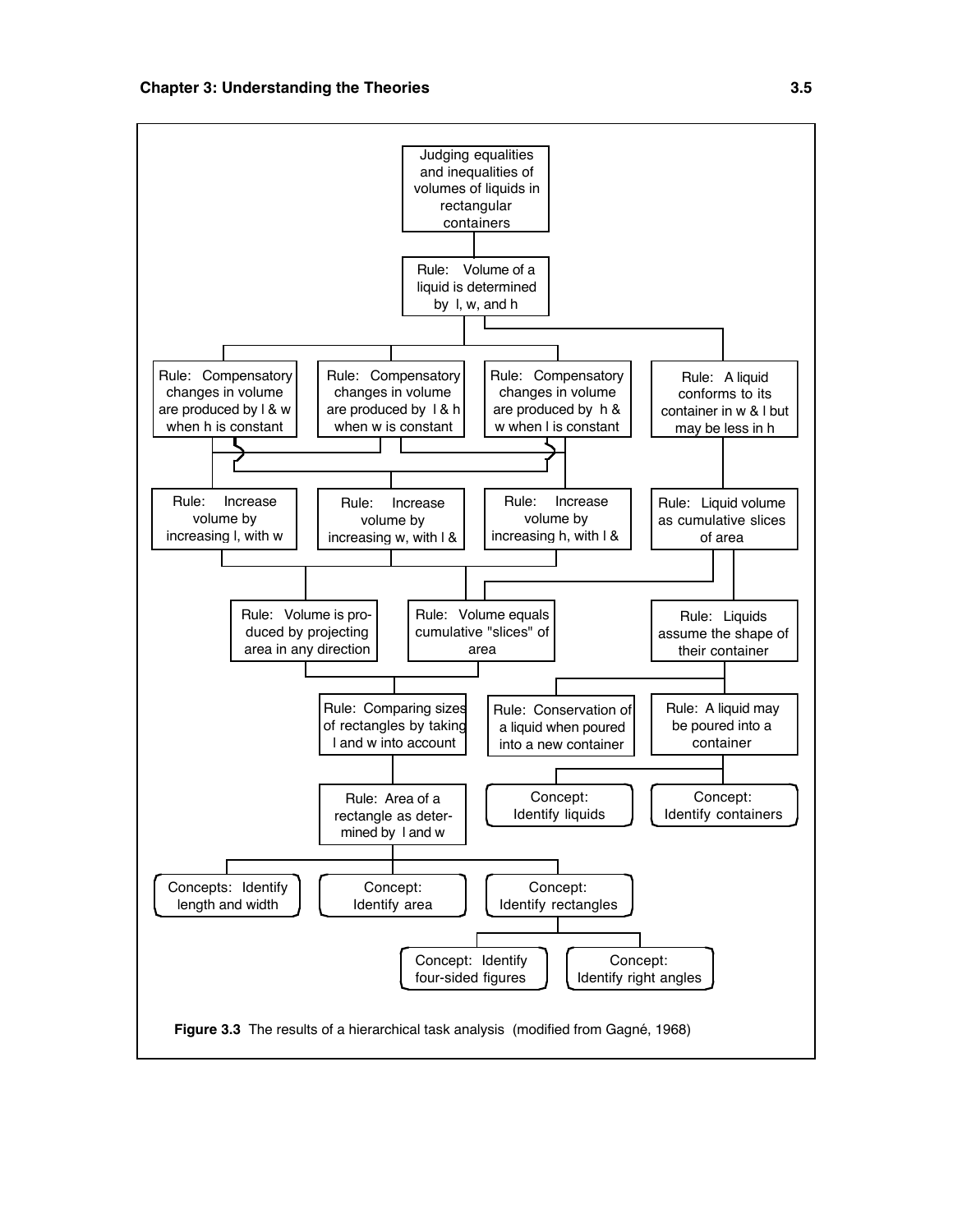taught (and the order of the prerequisite relationships among them), you don't want to go down beyond the skills that need to be taught. Clearly, skills the learner has already mastered don't need to be taught. So you only need to do your analysis down to the level of **entering knowledge** of the learner. Keep in mind that each individual skill becomes simpler the further down you go in your analysis, even though each level down is a more complex description of the overall skill being analyzed. This is what I call the hierarchical paradox. Simpler is more complex.

A **hierarchical sequence**, then, is one which never teaches a skill before its prerequisites (ones immediately below it and connected to it by a line). You could take a spiral approach to hierarchical sequencing by teaching all the skills on the bottom level of the hierarchy, then moving across the next level up, and so forth. Or you could take a topical approach by moving as far up a "leg" of the hierarchy as quickly as possible for one module of instruction, and then moving on to other "legs" in other modules, always trying to get as high up as you can as soon as you can. Other options are possible, some of which we will look at when we explore the other sequencing strategies in this chapter.

## When and Why To Use It?

The strengths of the hierarchical sequence are:

- In situations where one skill must be learned before another can be learned, it is extremely important, for any sequence that violates it is, by definition, doomed to failure (for a learning prerequisite is defined as a skill that must be mastered before it is possible to master a more complex skill of which it is a part).
- The hierarchical sequence is fairly broadly applicable, because skills of one kind or another are a major component of most courses in both education and training contexts.
- The sequence is very easy to design once the analysis has been done, and the analysis is not difficult to do, nor to learn to do.

The limitations of the hierarchical sequence are:

- By breaking skills into simpler component parts, the instruction is fragmented, which can be demotivating for the learner and impede valuable schema formation.
- Since it applies to sequencing instruction for a single skill or set of prerequisite (or overlapping) skills, it offers no guidance as to how to sequence skills where one is not a part of the other and is therefore seldom useful for broader sequencing decisions in a large course or curriculum.
- Since it only applies when one skill must be learned before another can be learned, it doesn't provide any guidance as to how to handle "soft" prerequisites, that is, skills that facilitate learning another skill, but aren't absolutely necessary for learning it.
- Since it only applies to skills, it is not useful for courses in which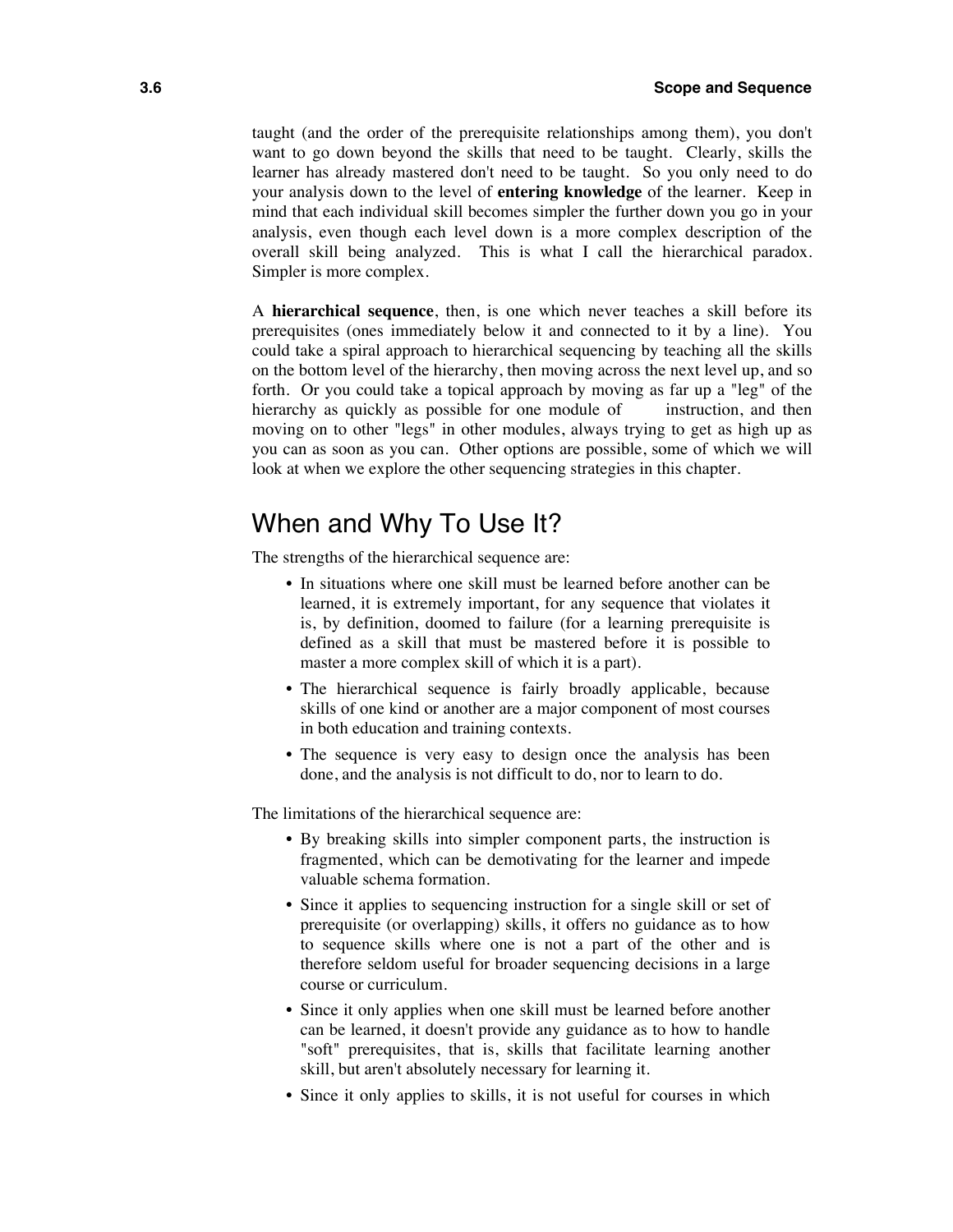skills play a minor role.

The net effect is that hierarchical sequencing is not something that can be violated, but it is seldom sufficient alone for sequencing a course or training program. It can, however, be combined with other sequencing strategies, including all the remaining ones described in this chapter.

## Procedural Sequence

### What Is a Procedural Sequence?

As its name implies, the procedural sequence entails teaching the steps of a procedure in the order in which they are performed. Procedural sequences have probably been used (and fairly well understood) for millennia. They were systematically studied by the behaviorists in the late 1950's and the 1960's under the rubric of "forward chaining" sequences (see, e.g., Mechner, 1967). Methodology was further developed by cognitivists in the 1970's under the rubric of "information-processing" sequences (see e.g., Merrill, 1976; 1980; Resnick & Ford, 1980).

The procedural sequence is also based on a prerequisite relationship, only in this case it is a procedural prerequisite rather than a learning prerequisite. A procedural prerequisite is a step that must be *performed* before another step can be performed in the execution of a given task, whereas a learning prerequisite is a skill that must be *learned* before another skill can be learned.

To design a procedural sequence, therefore, you must first figure out the order in which the steps are performed (i.e., what the prerequisite steps are for each step). This is the purpose of a **procedural task analysis**, and it usually results in a flow chart of the steps that make up the procedure (see Figure 3.4 for an example). Sounds pretty straightforward and easy, right? Well, not exactly (Hertz, 1995). The problem relates to the hierarchical paradox. To teach someone how to fix cars, our procedural analysis could identify just two steps: 1) find out what's wrong with the car, and 2) fix it. Clearly, more analysis is needed. We can describe the task at different levels of detail, just like in a hierarchical analysis that is, we can break steps down into substeps, just like we can break skills down into subskills. But steps and substeps are always higher-order rules or rules (specifically procedural rules rather than heuristic rules), never concepts or discriminations.

So, what we need to do is a hierarchical analysis in **combination** with the procedural analysis. We need to break each step down into substeps, and substeps into sub-substeps, and so on, until we reach the entry level of the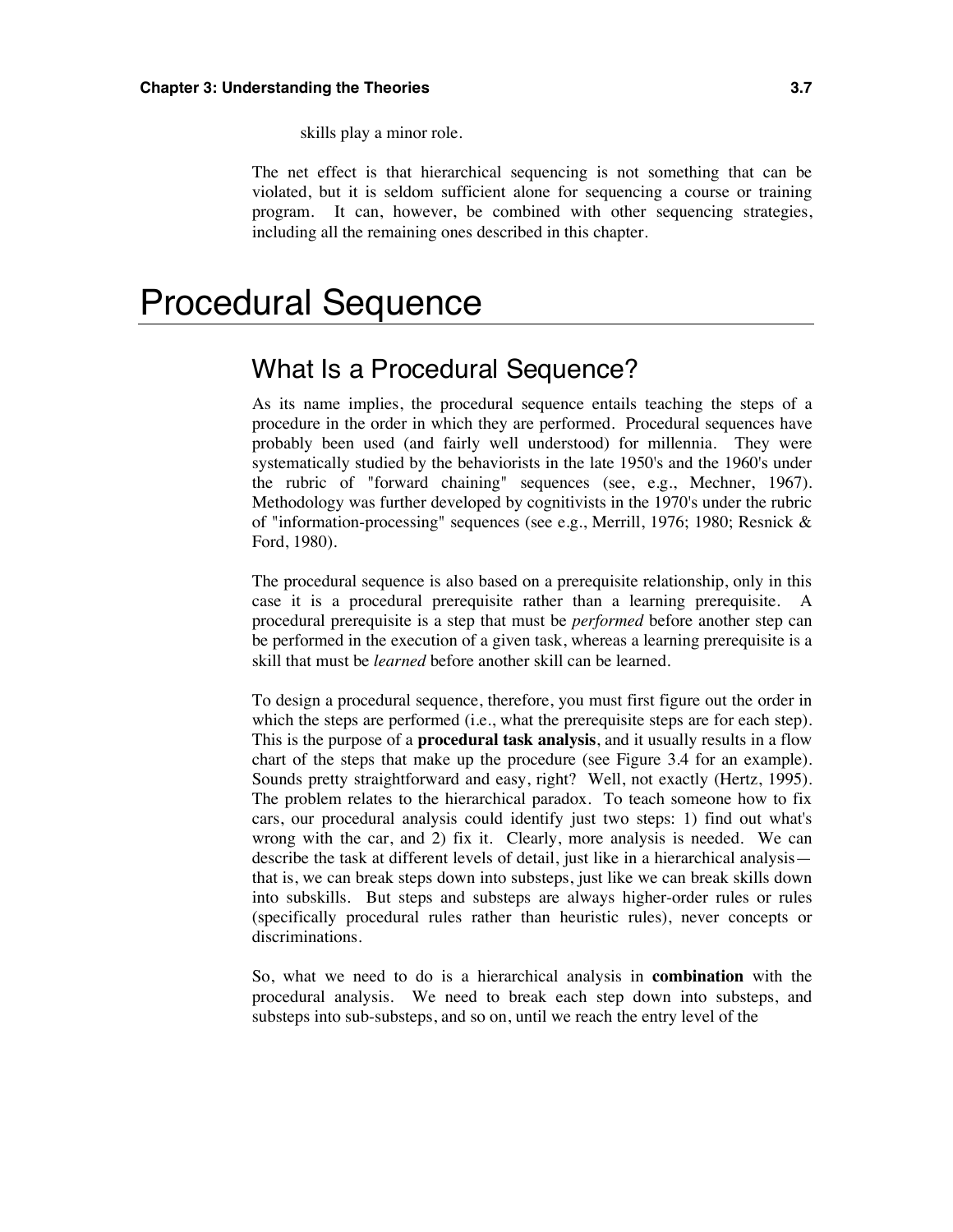Create a flowchart of figure 3.5

**Figure 3.4** An example of a flowchart.

learner. As with the hierarchical analysis, each level of description describes the same procedure, in its entirety, as the previous level did, only with more detail. And the more detailed the description of how to repair an automobile, the simpler each step is to do, even though the whole description seems more complex than our two-step procedure for fixing a car. (Hence the hierarchical paradox is alive and well in a procedural analysis.) Furthermore, we need to keep in mind that almost every step has at least one concept in it, so, once we reach entry level of description of the steps, we need to do a hierarchical analysis of those steps to identify any unmastered prerequisite concepts (and occasionally discriminations). So the result of a typical procedural analysis might look like Figure 3.5.

A procedural sequence, then, is one which teaches all steps in the order of their performance, after they have all been broken down to the entry level of the learner. Naturally, it is important to teach prerequisite concepts before teaching the steps in which those concepts are used. Such concepts are often the inputs, the outputs, or the tools for the steps.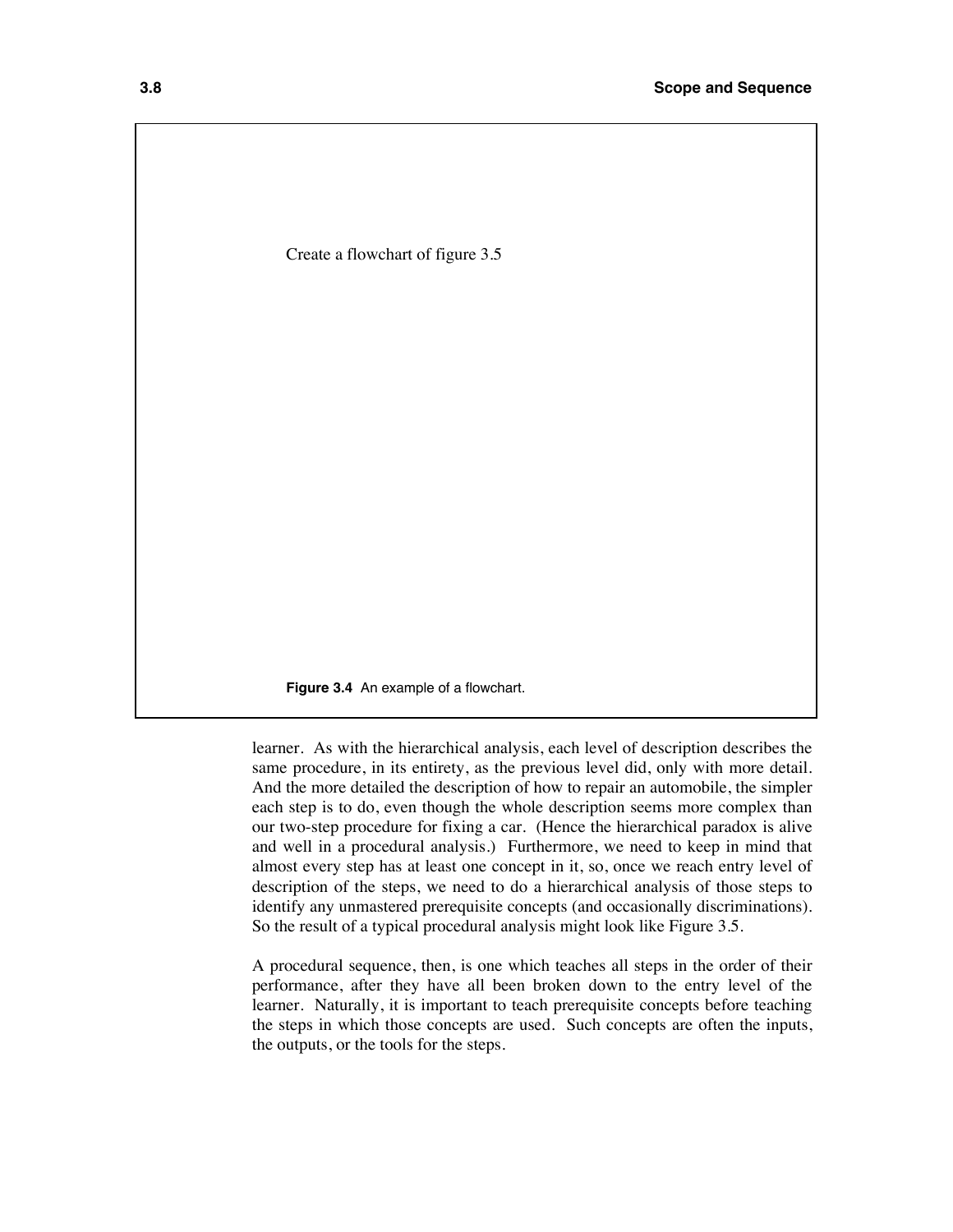

### When and Why to Use It?

The strengths of the procedural sequence are:

- In both training and education contexts much instruction in the cognitive and motor domains focuses on procedures—learning to follow a set of steps to achieve a goal. For such situations, a procedural sequence is logical to the learner, and the order of learning the steps helps the learner to remember their order of performance.
- Both the analysis and design of the sequence are very quick and easy, and don't require much training for the designer.

Because of these factors, the procedural sequence is one of the most common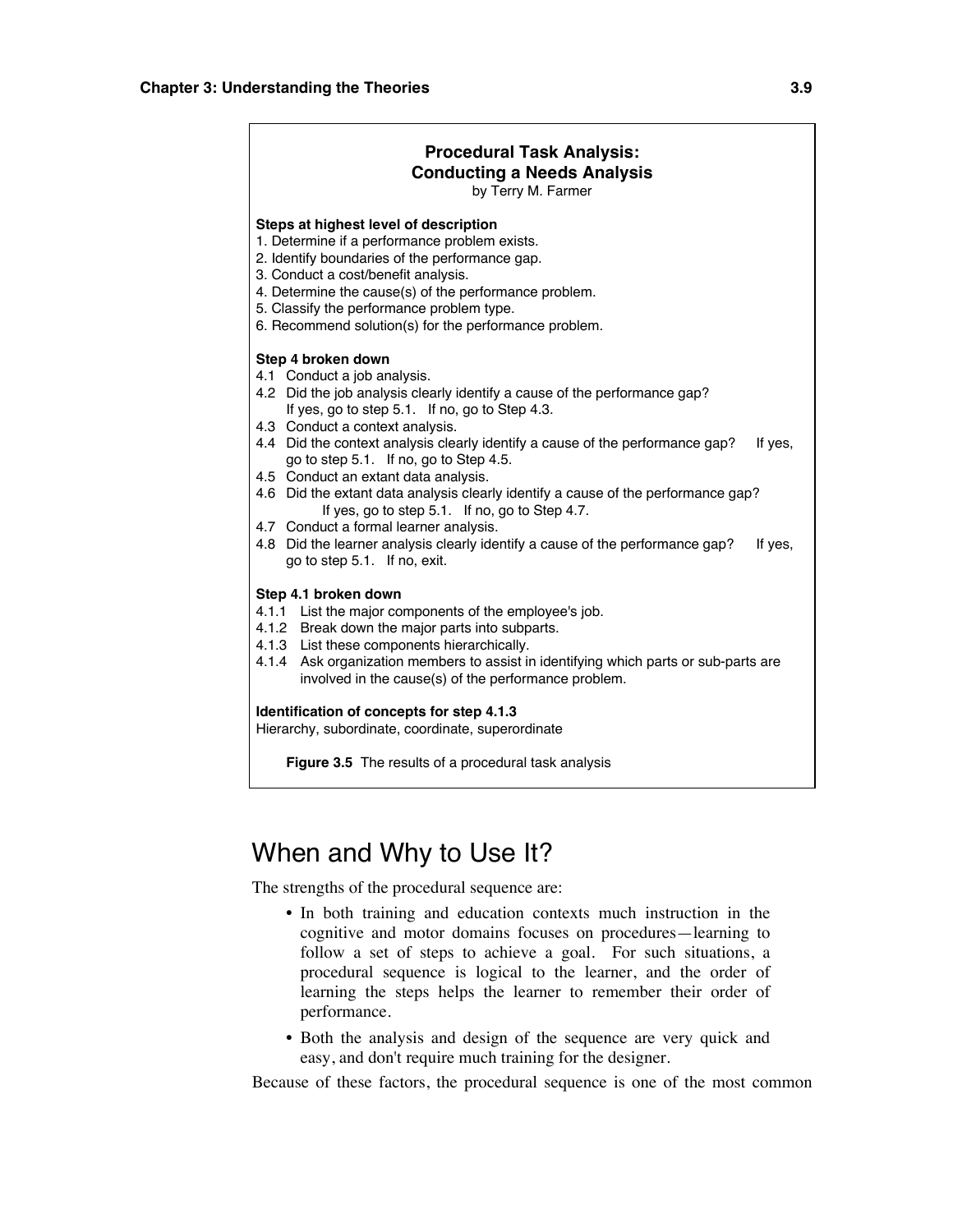sequences for instruction.

The **limitations** of the procedural sequence are:

- The procedure must not be a very complex one, in the sense of having lots of decision steps and branches, because the methodology offers no guidance as to what to do when you come to a branch—which branch to follow first, or even whether to teach all of one branch before teaching parts of other branches.
- The content must be primarily procedural (a set of steps), because the sequence can't be applied to nonprocedural content.

The net effect is that the procedural sequence is simple and easy to use and quite effective for nonbranching procedures, but it is not sufficient for sequencing a complex branching procedure, nor is it appropriate for dealing with nonprocedural content. It can, however, be combined with other sequencing strategies, including the remaining ones described in this chapter.

## Elaboration Sequences

The Elaboration Theory of Instruction was developed to provide holistic alternatives to the parts-to-whole sequencing and superficial coverage of content that have been so typical of both education and training over the past five to ten decades. It has also attempted to synthesize several recent ideas about sequencing instruction into a single coherent framework. It currently only deals with the cognitive and psychomotor domains, and not the affective domain.<sup>2</sup> It is founded on the notion that different sequencing strategies are based on different kinds of relationships within the content, and that different relationships are important for different kinds of expertise. So the kind of sequence that will most facilitate learning will vary depending on the kind of expertise you want to develop.

First, Elaboration Theory makes a distinction between task expertise and subjectdomain expertise (see Figure 3.6). **Task expertise** relates to the learner becoming an expert in a specific task, such as managing a project, selling a product, or writing an annual plan. **Domain expertise** relates to the learner becoming an expert in a body of subject matter not tied to any specific task, such as economics, electronics, or physics (but often relevant to many tasks). This is not the same as the distinction between procedural and declarative knowledge (J.R. Anderson, 1983), for task expertise includes much declarative knowledge

 <sup>2</sup> However, there are strong indications that it can be, and indeed is already intuitively being, applied in the affective domain. For example, Mark Greenberg and associates (Greenberg, Kusche, Cook, & Quamma, 1995) have developed the PATHS curriculum (Promoting Alternative THinking Strategies), an emotional literacy program designed to help children avoid the road to violence and crime. According to Goleman (1995), "the PATHS curriculum has fifty lessons on different emotions, teaching the most basic, such as happiness and anger, to the youngest children, and later touching on more complicated feelings such as jealousy, pride, and guilt." (p. 278).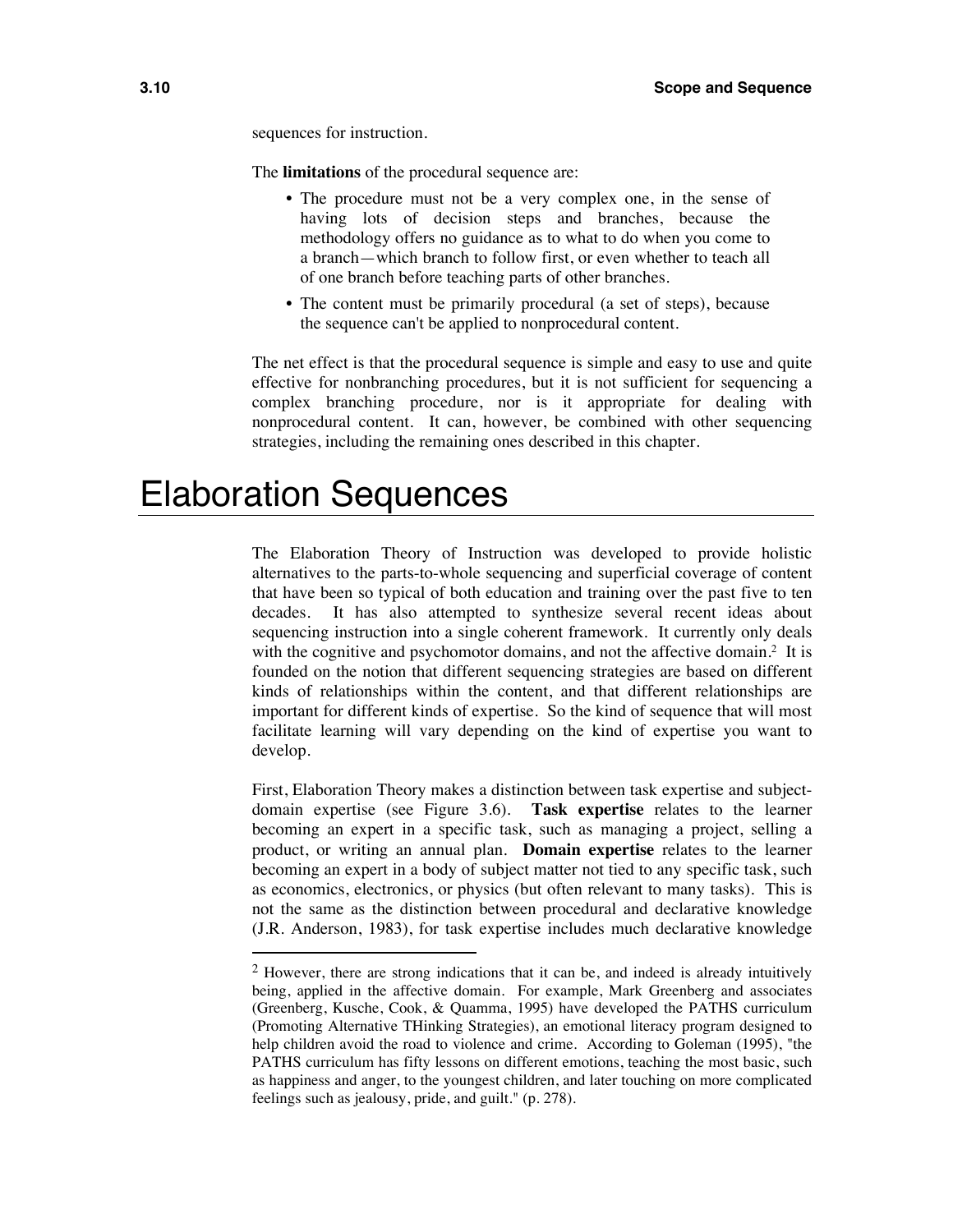

and domain expertise includes much "how to" knowledge.

#### *Task Expertise*

Tasks range from simple to complex. The Elaboration theory is only intended for more complex tasks. It is based on the observation that complex cognitive tasks are done differently under different conditions, that each set of conditions defines a different version of the task, and that some of those versions are much more complex than others. For example, solving mathematical problems is easier when you are solving for one unknown than for two unknowns. The number of unknowns is a condition variable having two conditions: 1 unknown and 2 unknowns. And skills and understandings of differing complexity are required for each condition. So problems or projects that learners tackle should be ones that are within what Vygotskii (1986) called the "zone of proximal development"—close enough to the learner's competence for the learner to be able to deal with successfully with some help; and the problems should gradually increase in complexity. Thus, the Elaboration Theory offers the Simplifying Conditions Method to design a holistic, simple-to-complex sequence by starting with the simplest real-world version of the task and progressing (by amounts appropriate for the learner) to ever more complex versions as each is mastered.

But not all complex tasks are of the same nature. Some are primarily procedural, and some are primarily heuristic**. Procedural tasks** are ones for which experts use a set of mental and/or physical steps to decide what to do when, such as a high school course on mathematics or a corporate training program on installing a piece of equipment for a customer. **Heuristic tasks** are ones for which experts use causal models—interrelated sets of principles and/or guidelines—to decide what to do when, such as a high school course on thinking skills or a corporate training program on management skills).

Because **causal models** are so important to understanding the nature of heuristic tasks, I will discuss them a bit further. A causal model is an interrelated set of cause-effect relationships, in which there are chains of causes and effects and there are usually multiple causes of the effects and multiple effects of the causes (see Figure 3.7). These causal relationships are usually probabilistic rather than deterministic, meaning that the causal event will increase the probability of the effect occurring rather than necessitating (determining) that it will occur.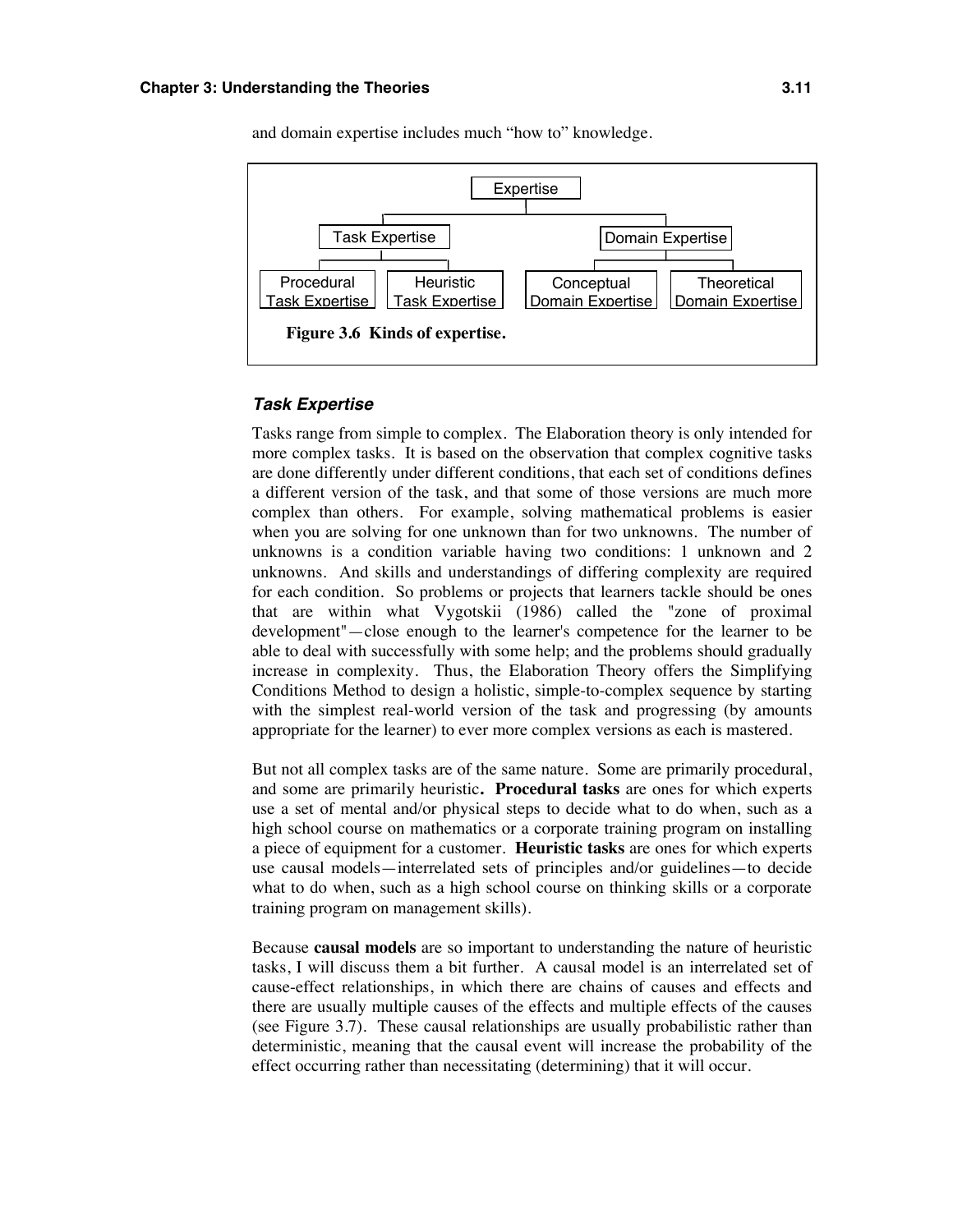

Figure 3.7 shows one way of representing part of a complex causal model related to the water cycle. Each box shows a change—either an increase (shown by a rising arrow) or a decrease (shown by a declining arrow) in some activity or condition. The arrows between boxes show the direction of causality. So, looking at the top of the diagram, you would read that "an increase in surface temperature causes (or more accurately increases the probability of) an increase in evaporation."

Although some tasks are primarily procedural or primarily heuristic, most tasks are a combination of the two, somewhere on a continuum that ranges from purely procedural to purely heuristic tasks. The guidance offered by the SCM (Simplifying Conditions Method) is a bit different for the procedural than for the heuristic elements of a task, because what must be learned (the content) is very different, and the relationships within that content are very different.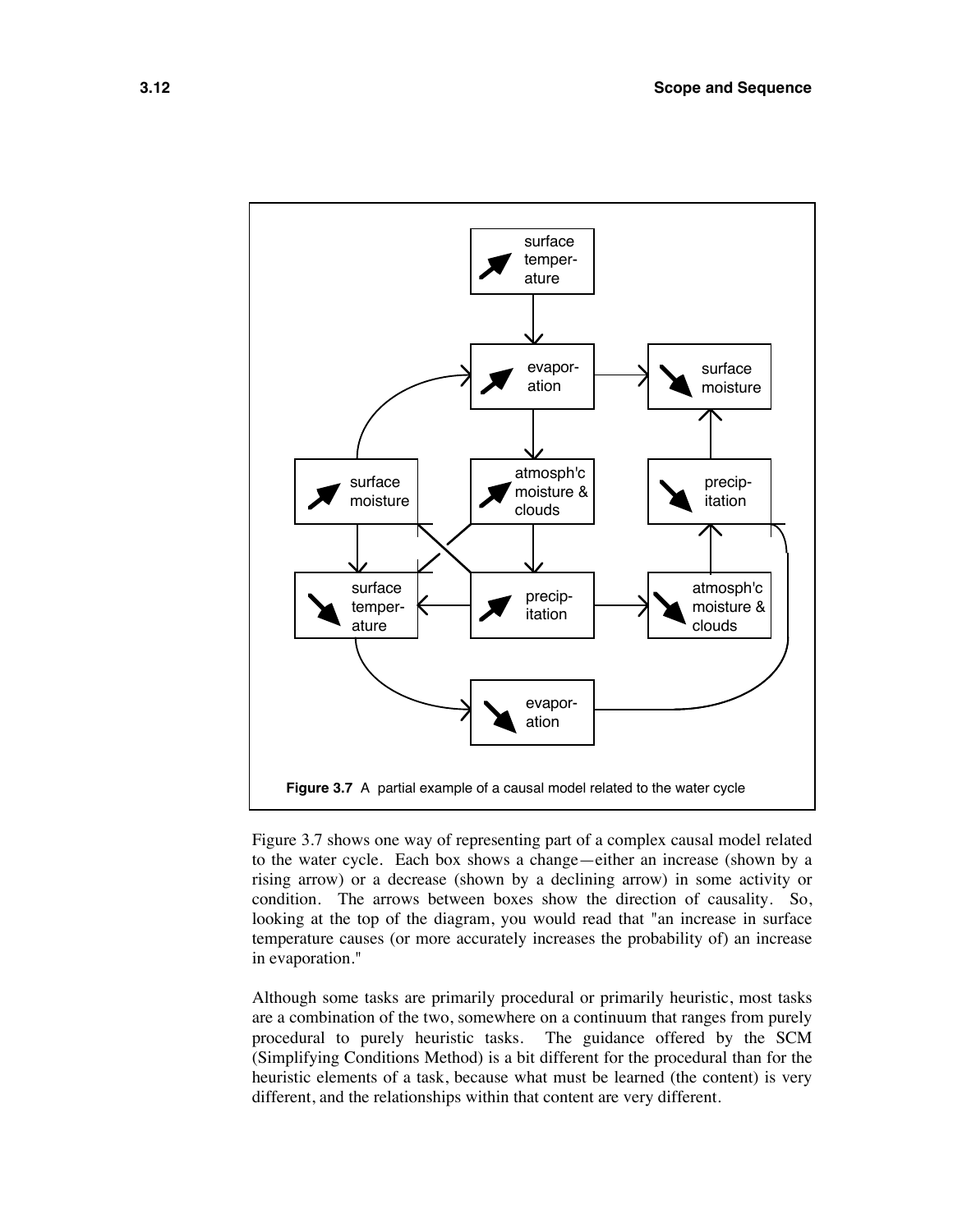#### *Domain Expertise*

Domain expertise ranges from simple to complex, but also from general to detailed. And it is the general-to-detailed nature of domain expertise that allows the design of a holistic sequence that goes from simple to complex. The Elaboration Theory's sequencing guidance for domain expertise was derived primarily from Bruner's (1960) "spiral curriculum" and Ausubel's (1968) "advance organizers" and "progressive differentiation," but it differs in several important ways from each and also provides greater guidance as to how to design such a sequence. A domain elaboration sequence starts with the broadest, most inclusive, most general ideas (which are also the simplest and generally the first to have been discovered), such as the law of supply and demand in economics and Ohm's law in electricity. And it gradually progresses to more complex, precise, ideas, such as those which relate to maximizing profits on the supply side (marginal revenues and marginal costs) and those which relate to consumer preferences on the demand side of the law of supply and demand. This makes an elaboration sequence ideal for discovery learning and other approaches to the construction of knowledge.

The Elaboration Theory recognizes two major kinds of domain expertise: **conceptual** (understanding what) and **theoretical** (understanding why). In their simplest form, these are concepts and principles, respectively, and in their more complex forms, they are conceptual knowledge structures (or concept maps) for "understanding what," and both causal models and theoretical knowledge structures (see Figure 3.5) for "understanding why." Although these two kinds of domain expertise are closely interrelated and are both involved to varying degrees in gaining expertise within every domain, the guidance for building a holistic, general-to-detailed sequence is different for each kind of domain expertise. Thus, the Elaboration Theory offers guidance for sequencing for both kinds of domain expertise, and both types of elaboration sequences can be used simultaneously if there is considerable emphasis on both types of domain expertise in a course. Again, this is referred to as **multiple-strand sequencing** (Beissner & Reigeluth, 1994).

### What Is an Elaboration Sequence?

The Elaboration Theory has currently identified four types of sequences, one for each of the four types of expertise (see the table below). However, I anticipate that additional ones remain to be identified.

| Kind of<br><b>Expertise</b> | Procedural<br><b>Task Expertise</b> | Heuristic<br>Task<br>Expertise | Conceptual<br>Domain<br>Expertise | Theoretical<br>Domain<br>Expertise |
|-----------------------------|-------------------------------------|--------------------------------|-----------------------------------|------------------------------------|
| Kind of                     | Procedural                          | <b>Heuristic SCM</b>           | Conceptual                        | Theoretical                        |
| <b>Sequence</b>             | <b>SCM</b>                          |                                | Elaboration                       | Elaboration                        |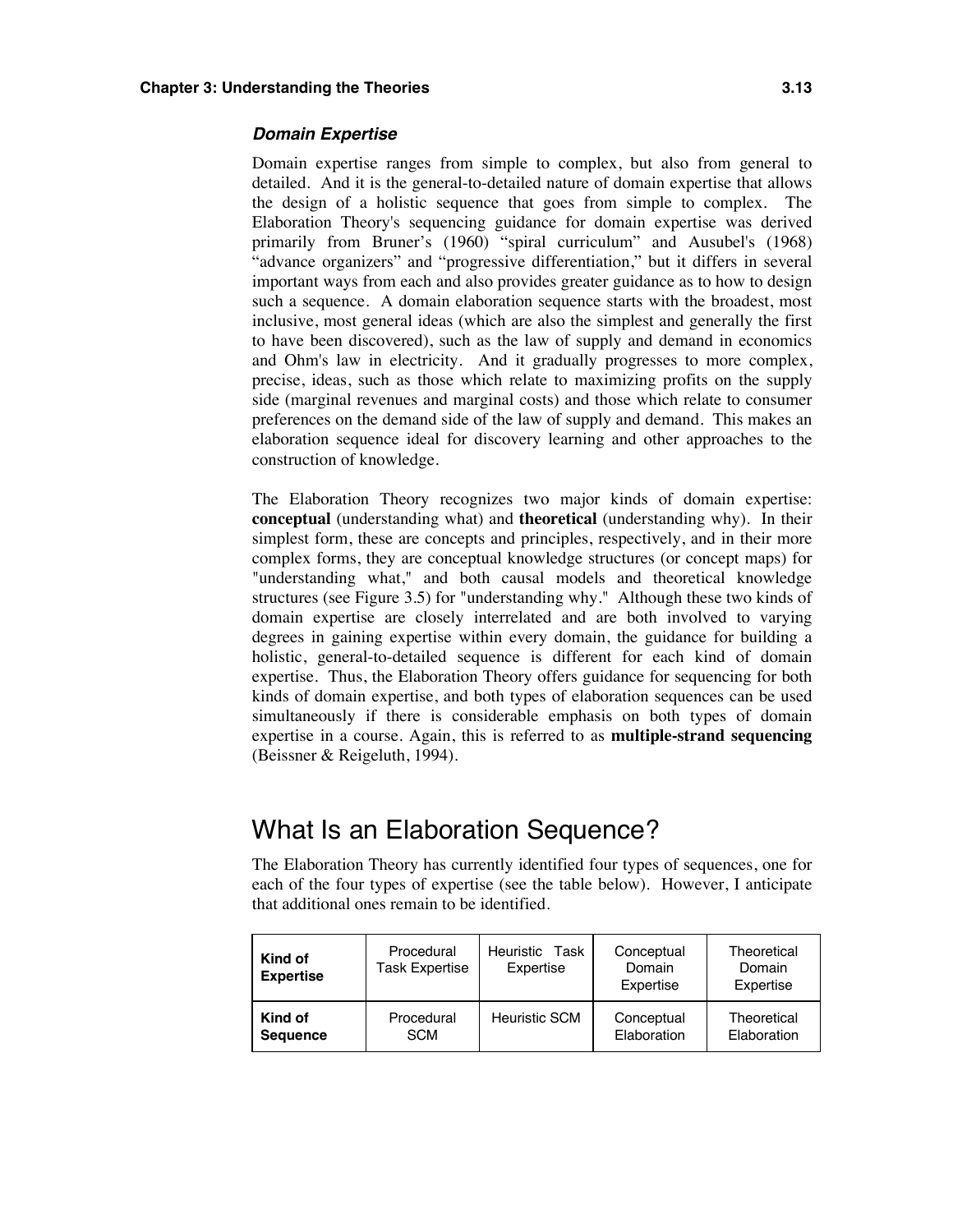#### *The Simplifying Conditions Method*

For building task expertise, the Simplifying Conditions Method, or SCM, is a relatively new approach that offers guidance for analyzing, selecting, and sequencing the "what to learn" (content). Briefly, SCM provides practical guidelines to make a kind of simple-to-complex sequence that is very different from the hierarchical sequence, one that is holistic rather than fragmented. Given that any complex task has some conditions under which it is much easier to perform than under others, an SCM sequence begins with the **simplest version** of the task that is still fairly representative of the task as a whole. Then it moves to **progressively more complex versions** of the task until the desired level of complexity is reached, making sure that the learner is made explicitly aware of the relationship of each version to the other versions. Each version of the task is a class or group of complete, real-world performances of the task. This sequence contrasts sharply with the hierarchical sequence, which teaches all the prerequisites first and usually doesn't teach a complete, real-world task until the end of the sequence. Figure 3.8 (next page) shows the differences between the hierarchical approach and the SCM approach.

The SCM (for both procedural and heuristic tasks) is composed of two parts: epitomizing and elaborating. **Epitomizing** is the process of identifying the simplest version of the task that is still fairly representative of the whole task. **Elaborating** is the process of identifying progressively more complex versions of the task.

The principles of epitomizing are based upon the notions of holistic learning and schema-building. Therefore, epitomizing utilizes:

- 1) a whole version of the task rather than a simpler component skill,
- 2) a simple version of the task,
- 3) a real-world version of the task (usually), and
- 4) a fairly representative (typical or common) version of the task.

The epitome version of the task is performed by experts only under certain restricted conditions, referred to as the **simplifying conditions**, which are **removed** one by one to define each of the more complex versions of the task. Examples are provided on p. 6.8 and 6.14.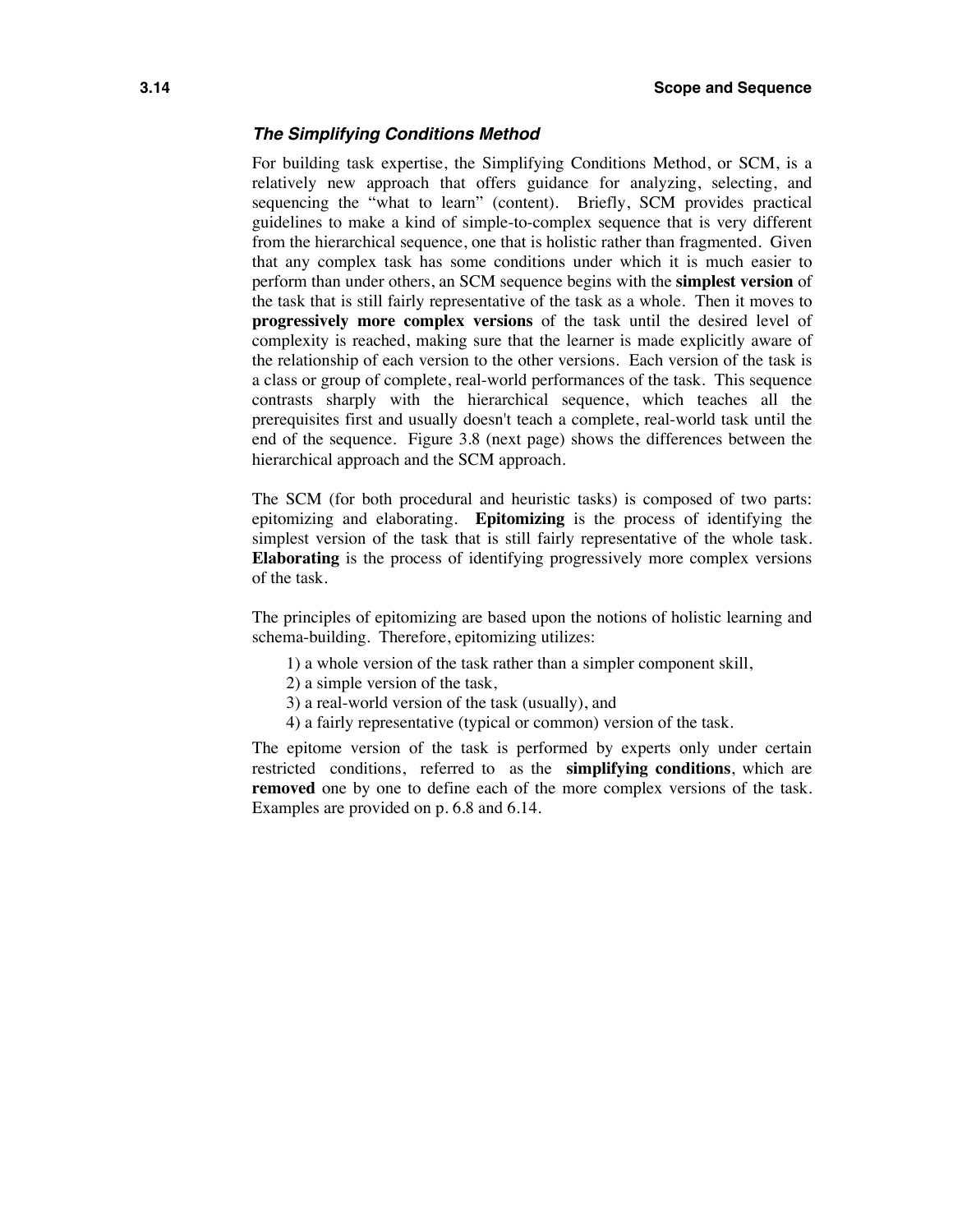

*Figure 3.8: Hierarchical Approach and the SCM Approach (From Reigeluth & Kim, 1993)*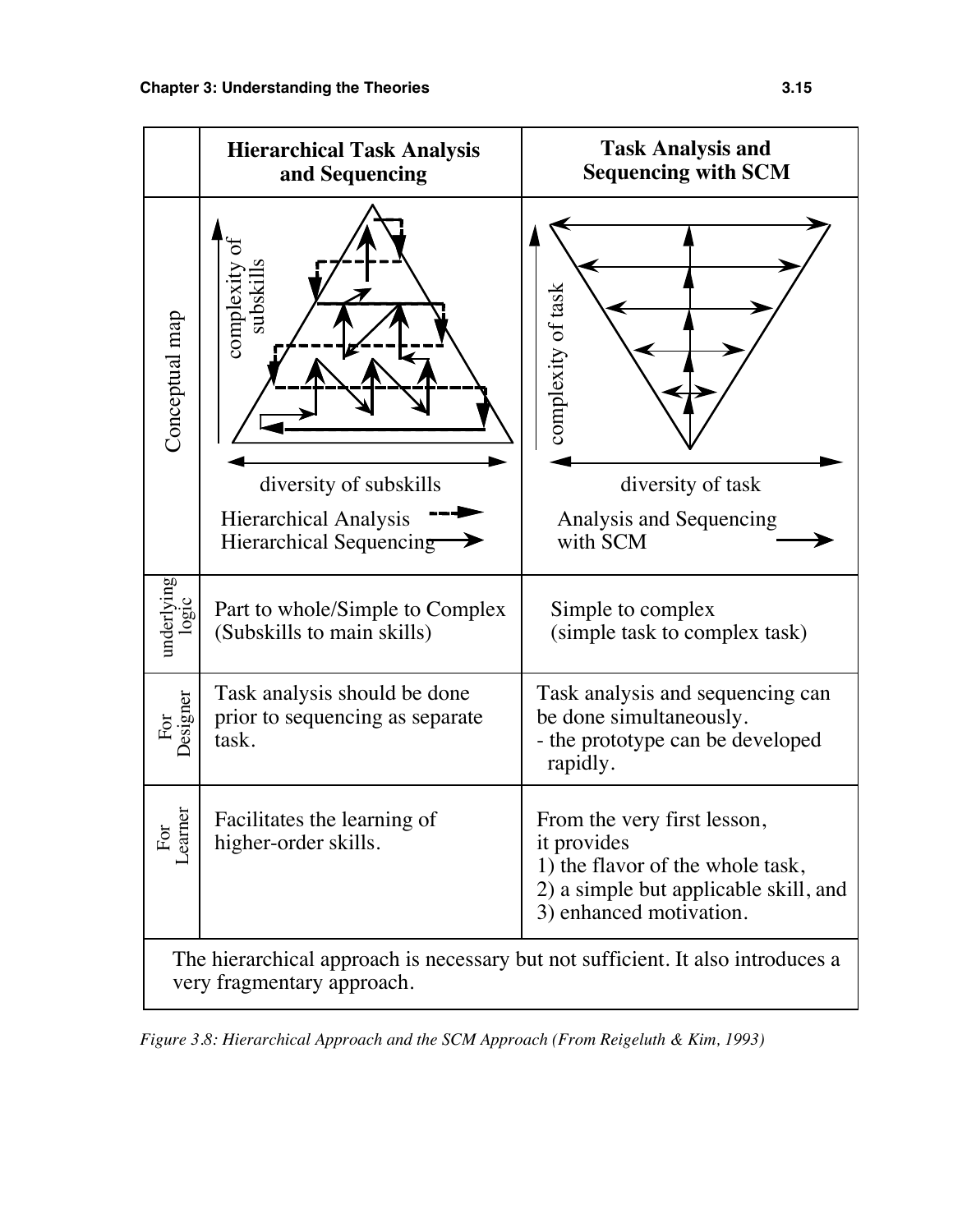The principles of elaborating are similarly based on the notions of holistic learning and assimilation-to-schema. Therefore, each subsequent elaboration should be:

- 1) another whole version of the task,
- 2) a slightly more complex version of the task,
- 3) equally authentic (or more so), and
- 4) equally or slightly less representative (typical or common) of the whole task.

The principles of epitomizing and elaborating are operationalized a bit differently depending on whether you are developing procedural task expertise (through a procedural SCM sequence) or heuristic task expertise (through a heuristic SCM sequence).

The **procedural SCM sequence** (Reigeluth & Rodgers, 1980) was derived primarily from the work of Scandura (1973) and P. Merrill (1976, 1980) on "path analysis" of a procedure. Every decision step in a complex procedure signals at least two different paths through the flowchart of the procedure (one of which is almost always simpler than the others), and it also represents at least two different conditions of performance. The SCM sequence starts with the simplest real-world version (or path) of the procedural task (a version or path is a set of performances that are done under the same conditions) and gradually progresses to ever more complex versions as each is mastered. The example cited above was progressing

from one unknown to two unknowns in mathematical problems. Some different steps (meaning a different path, requiring different skills and knowledge) are required for each condition.

In contrast, the **heuristic SCM sequence** (Reigeluth, 1992; Reigeluth & Kim, 1993) is based on the observation that heuristic tasks are characterized by great variations in the nature of an expert's performance, depending on the conditions of performance—so much so that experts don't think in terms of steps when they perform the task. This sequencing methodology was derived by Reigeluth primarily from the procedural SCM sequence. Like the procedural SCM sequence, this one also starts with the simplest real-world version of the task and gradually progresses to ever more complex versions as each is mastered. The major difference lies in the nature of the content that is analyzed and sequenced. Rather than a set of steps (with decisions and branches and paths), you must attempt to identify the underlying principles or causal models that experts use to perform the task. Simpler versions of the task require simpler causal models for expert performance.

Both types of SCM sequences can be used simultaneously if the task is a combination of both types of knowledge (procedural and heuristic). And SCM and domain-elaboration sequences can be used simultaneously as well. These are referred to as **multiple-strand sequences** (Beissner & Reigeluth, 1994).

For domain expertise, the conceptual elaboration sequence is described next, followed by the theoretical elaboration sequence.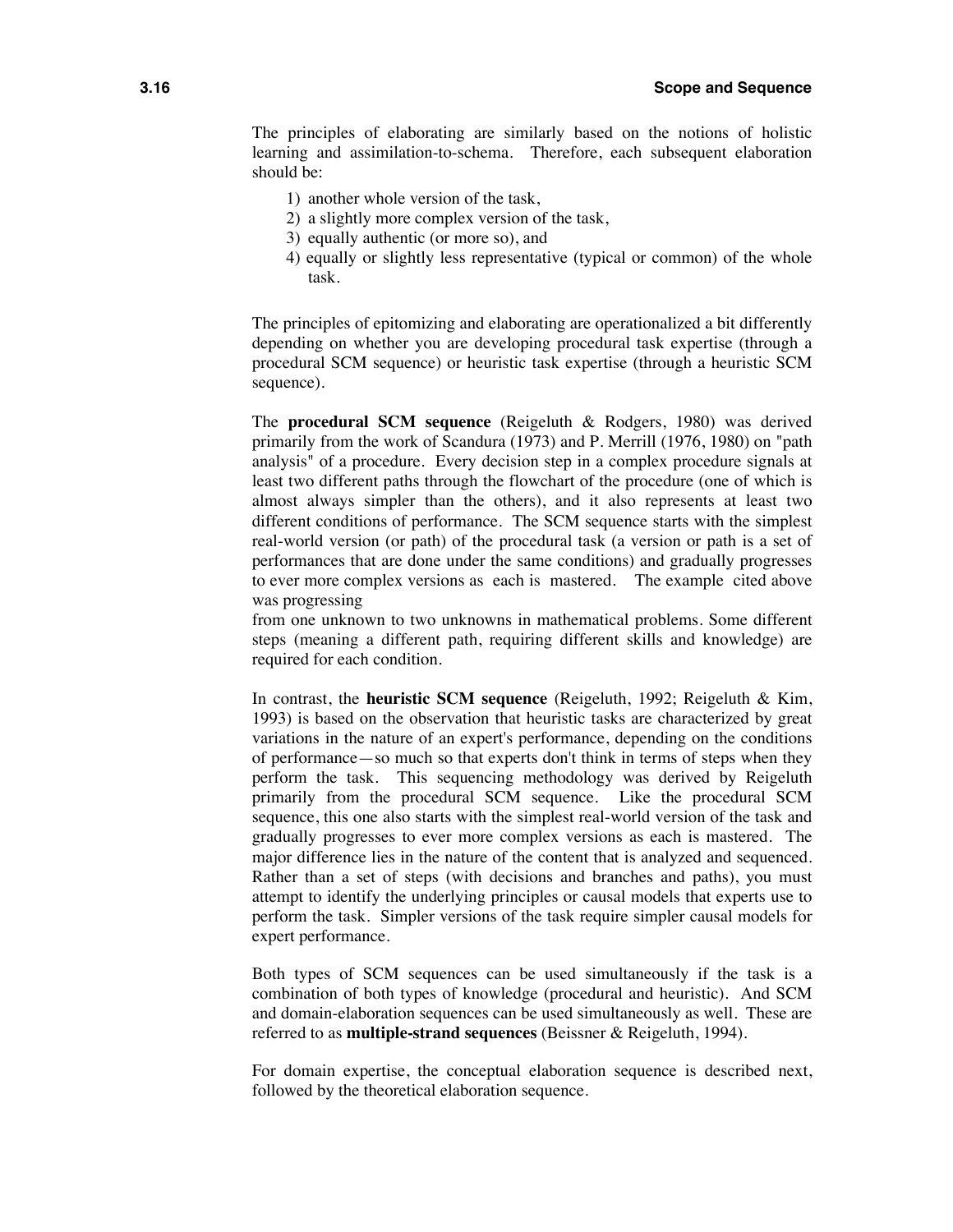#### *The Conceptual Elaboration Sequence*

For building domain expertise, the conceptual elaboration sequence is one of two sequencing strategies offered by the Elaboration Theory. Both types of elaboration sequences can be used simultaneously if there is considerable emphasis on both types of content in a course. As mentioned above, this is referred to as **multiple-strand sequencing** (Beissner & Reigeluth, 1994). The conceptual elaboration sequence (Reigeluth & Darwazeh, 1982) is intended for courses that focus on interrelated sets of concepts, which are usually kinds and/or parts of each other. Examples include a high school biology course that focuses on kinds and parts of animals and plants and a corporate training program that focuses on the kinds and parts of equipment that the company sells. This sequencing methodology was derived primarily from Ausubel's (1968) "advance organizers" and "progressive differentiation" but provides greater guidance as to how to design that kind of sequence. The sequence starts with the broadest, most inclusive concepts and gradually progresses to their ever-more-narrow parts and/or kinds, one level of detail at a time. This can be done in either a topical or spiral fashion (see Figure 2.1 in Chapter 2).

The conceptual elaboration sequence is based on several observations. The first is that concepts are groupings or classes of objects, events, or ideas. For example, "tree" is a concept that includes all individual plants that meet certain criteria, most notably a woody stem. The second is that concepts can be broken down into narrower, less inclusive concepts that are either parts or kinds of them. For example, parts of trees include trunk, roots, branches, and leaves. Kinds of trees include deciduous and evergreen. And each of those parts and kinds can be further broken down into parts and kinds. The third observation is that people tend to store a new concept under a broader, more inclusive concept in their cognitive structures. The broader concept provides what Ausubel (1968) referred to as "cognitive scaffolding," and the process of learning that proceeds from broader, more inclusive and general concepts to narrower, more detailed concepts he called "progressive differentiation" because it entails a process of making progressively finer distinctions.

The kind of relationship upon which the conceptual elaboration sequence is based is one of inclusivity among concepts, with respect to either parts or kinds. Figure 3.9 on the next page shows kinds of music. The inclusivity relationships are generally referred to as superordinate, coordinate, and subordinate relationships. In Figure 3.9 classical music is subordinate to music, coordinate to medieval music, and superordinate to instrumental classical music. As you go further down in the conceptual structure to kinds of kinds of kinds (or parts of parts of parts), the concepts become progressively narrower and more detailed. David Ausubel (1968) postulated that concepts are organized in our heads in this manner, so more stable cognitive structures are formed if you learn a broader, more inclusive concept before its subordinate concepts. Schema theory (R.C. Anderson, 1984; Rummelhart & Ortony, 1977) supports this notion, but with additional complexity.

Therefore, the conceptual elaboration sequence is one that starts by teaching the broadest, most inclusive and general concepts that the learner has not yet learned, and proceeds to ever more narrow, less inclusive, and more detailed concepts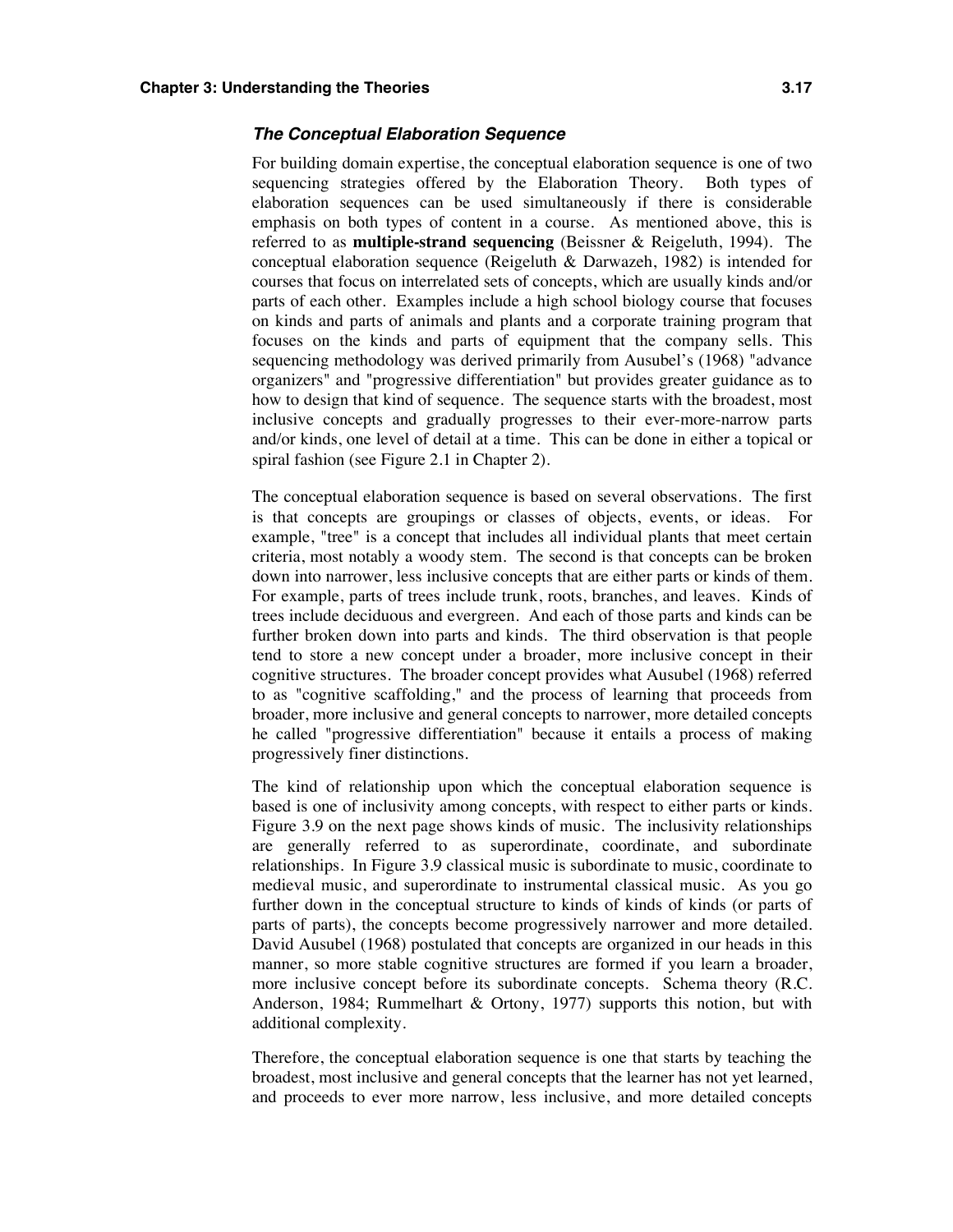until the necessary level of detail has been reached. You identify all these concepts and their inclusivity relationships by conducting a **conceptual analysis**. The result of such an analysis is a conceptual knowledge structure (see Figure 3.9), which is often referred to as a taxonomy. The term hierarchy is sometimes used, also, but this term miscommunicates because of the very different, more broadly accepted use of "hierarchy" to refer to a learning hierarchy.

It is worth noting that the lower concepts in a conceptual structure are not necessarily more complex or more difficult to learn. For example, children usually learn what a dog is long before they learn what a mammal is.



It is worth noting a few conventions that help you to read and create conceptual structures such as that shown in Figure 3.9. First, the label for a concept is often an adjective that modifies the label of its superordinate concept. Sometimes the superordinate label is included, as with "Classical music," but most of the time it isn't (to save time and space), as with "Instrumental classical music" (see Figure 3.9). And then again, sometimes the label is completely different, as with "Sonata." Second, coordinate concepts may not always be aligned with each other, again due to space limitations, as with the three kinds of 20th century music. The three are on the same level of the conceptual structure, even though they may not line up right, as in Figure 3.9. Third, when the complete structure doesn't fit on a single page, you may want to use number codes to help a reader know where each break-down of concepts continues.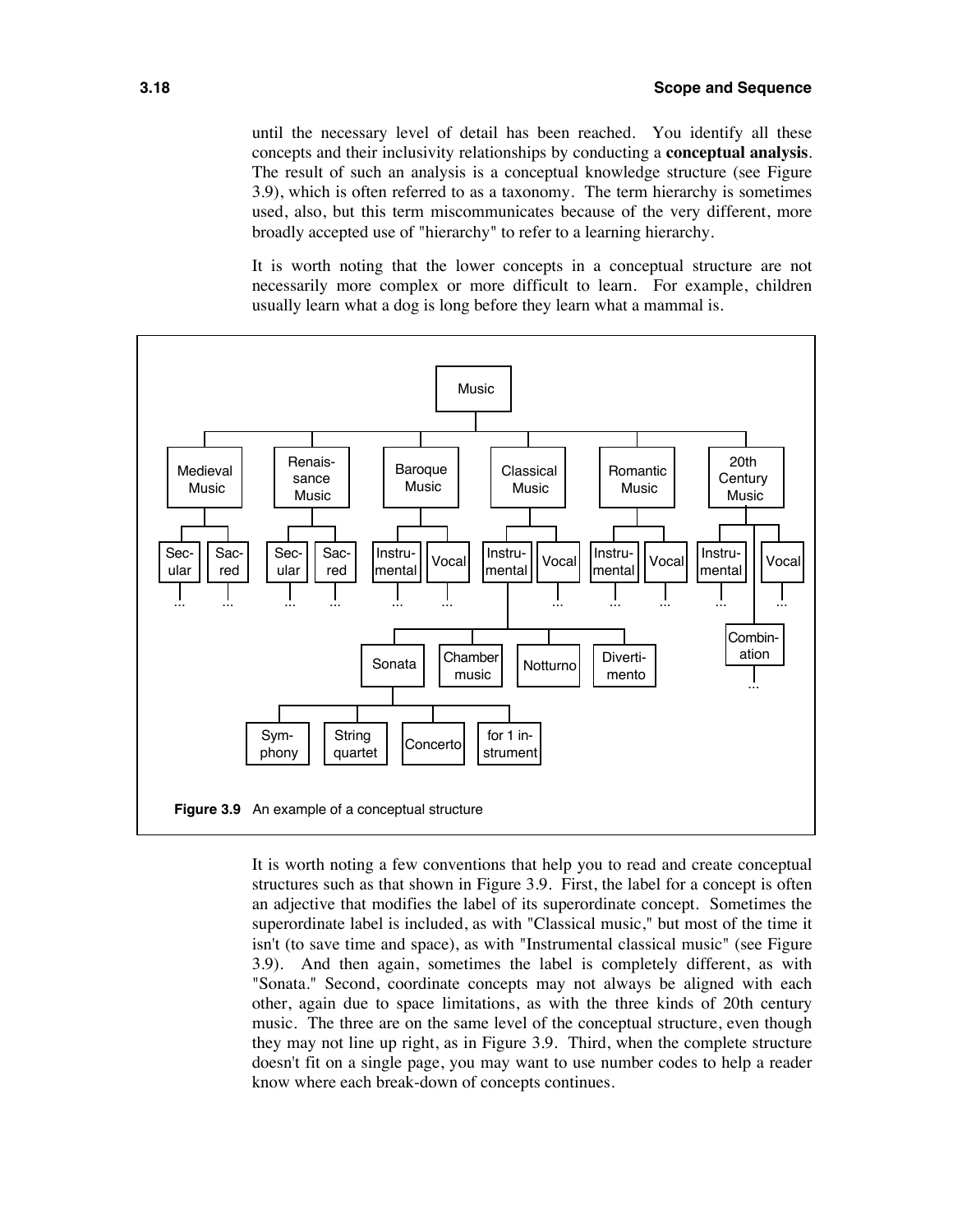The **conceptual elaboration sequence** may be designed in either a topical or spiral manner. For a topical sequence, one could go all the way down one leg of the conceptual structure, and gradually broaden out from there. For a spiral sequence, one could go completely across the top row, then across the next row down, and so forth.

One point worth emphasizing is that the conceptual elaboration sequence doesn't violate the notion of learning prerequisites (hierarchical sequencing). To understand this, it helps to understand the nature of concepts. Concepts can have criterial definitions or functional definitions or "fuzzy" definitions. **Criterial definitions** are made up of qualities that the concept instances all have in common. Those qualities are referred to as common characteristics (such as "woody stem" for the concept "tree"). However, for teaching the skill of concept classification, we only care about the minimum set of common characteristics that learners need to distinguish members of the concept from members of other concepts. These are called the *critical characteristics*. (Of course, if our goal is fostering an understanding of a concept, then we have much broader interests.)

**Functional definitions**, on the other hand, are made up of functions or purposes. For example, electrical resistors cannot be defined by common characteristics because composition resistors have completely different characteristics from wire-wound resistors. What they have in common is the function they serve: to slow down the passage of electrical current in a wire. *Critical functions* are the minimum set of functions required to define a concept. Some concepts can only be defined by a combination of characteristics and functions. For example, "chair" requires a functional definition (something to sit on), but it also requires a characteristic (having a back) to distinguish it from a stool.

**Fuzzy definitions** are for fuzzy concepts—that is, concepts that cannot be precisely defined—such as "love." There is not a clear set of characteristics or functions for defining the concept.

The **learning prerequisites** for a concept are all of its critical characteristics and/or critical functions. But, a concept always possesses all the critical characteristics and functions of all the concepts directly above it in a kinds conceptual structure.3 Therefore, since a conceptual elaboration sequence always teaches the higher, more general concepts before the ones directly under it, this sequence never violates hierarchical sequencing. It can be viewed as a special case (or an elaboration, if you wish) of hierarchical sequencing. The same is true of all the elaboration and SCM sequences.

 $3$  It also has additional critical characteristics and/or functions to distinguish it from its coordinate concepts (those concepts which are subordinate to the same superordinate concept).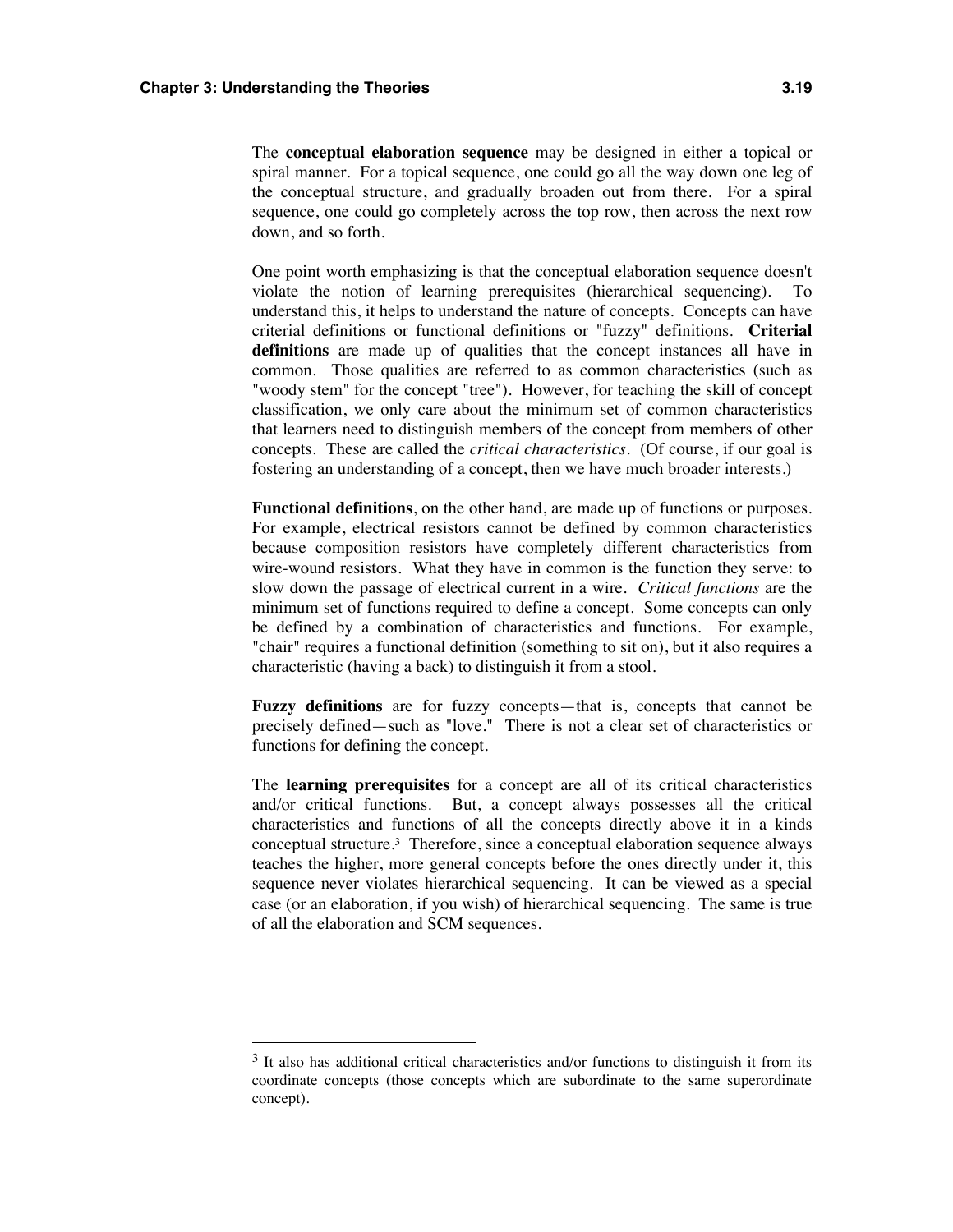#### *The Theoretical Elaboration Sequence*

The theoretical elaboration sequence (Reigeluth, 1987) is the second of the two sequencing strategies currently offered by the Elaboration Theory for building domain expertise. As indicated earlier, it is intended for courses that focus on interrelated sets of principles, which are usually elaborations of each other. Examples include a high-school biology course that focuses on principles of genetics, life cycles, and bodily functions, and a corporate training program on how and why a piece of equipment works. This sequencing methodology was derived primarily from Bruner's (1960) spiral curriculum and Ausubel's advance organizers and progressive differentiation, but it differs in several important ways from each, and it also provides greater guidance as to how to design it. The sequence starts with the broadest, most inclusive, most general principles (which are also the simplest and generally the first to have been discovered), such as the law of supply and demand in economics and Ohm's law in electricity. And it gradually progresses to more narrow, precise, complex principles, such as those which relate to maximizing profits on the supply side (e.g., marginal revenues equaling marginal costs) and those which relate to consumer preferences on the demand side of the law of supply and demand. Again, this pattern of sequencing can be done in either a topical or spiral fashion.

The theoretical elaboration sequence is based on several observations. The first is that principles are either causal relationships or natural-process relationships among changes in concepts. For example, the law of supply and demand indicates how changes in the supply of, and demand for, something influence its price, and vice versa (how changes in its price influence its supply and demand). The second is that principles, like concepts, exist on a continuum from broader, more general, and more inclusive ones to narrower, more specific, and less inclusive ones. For example, according to Michael Kelly, a fairly general principle is:

• Temperature change in an environment causes behavioral changes in certain organisms within that environment.

And two subordinate principles are:

- High temperatures in a desert environment caused certain organisms to be nocturnal.
- High temperatures in a desert environment cause certain organisms to undergo a period of estivation.

And this last principle could be further elaborated by identifying specific physiological changes that occur in a particular species when it estivates (see Figure 3.10 on the next page for another example). So, unlike concepts, the broader principles are generally simpler and easier to learn than the narrower ones. This quality led principles to be the focus of Bruner's (1960) "spiral curriculum." The third observation is that, as with concepts, people tend to store a new principle under a broader, more inclusive one in their cognitive structures. Again, Ausubel (1968) discovered that the broader principle provides "cognitive scaffolding" for the narrower, more complex principles, and therefore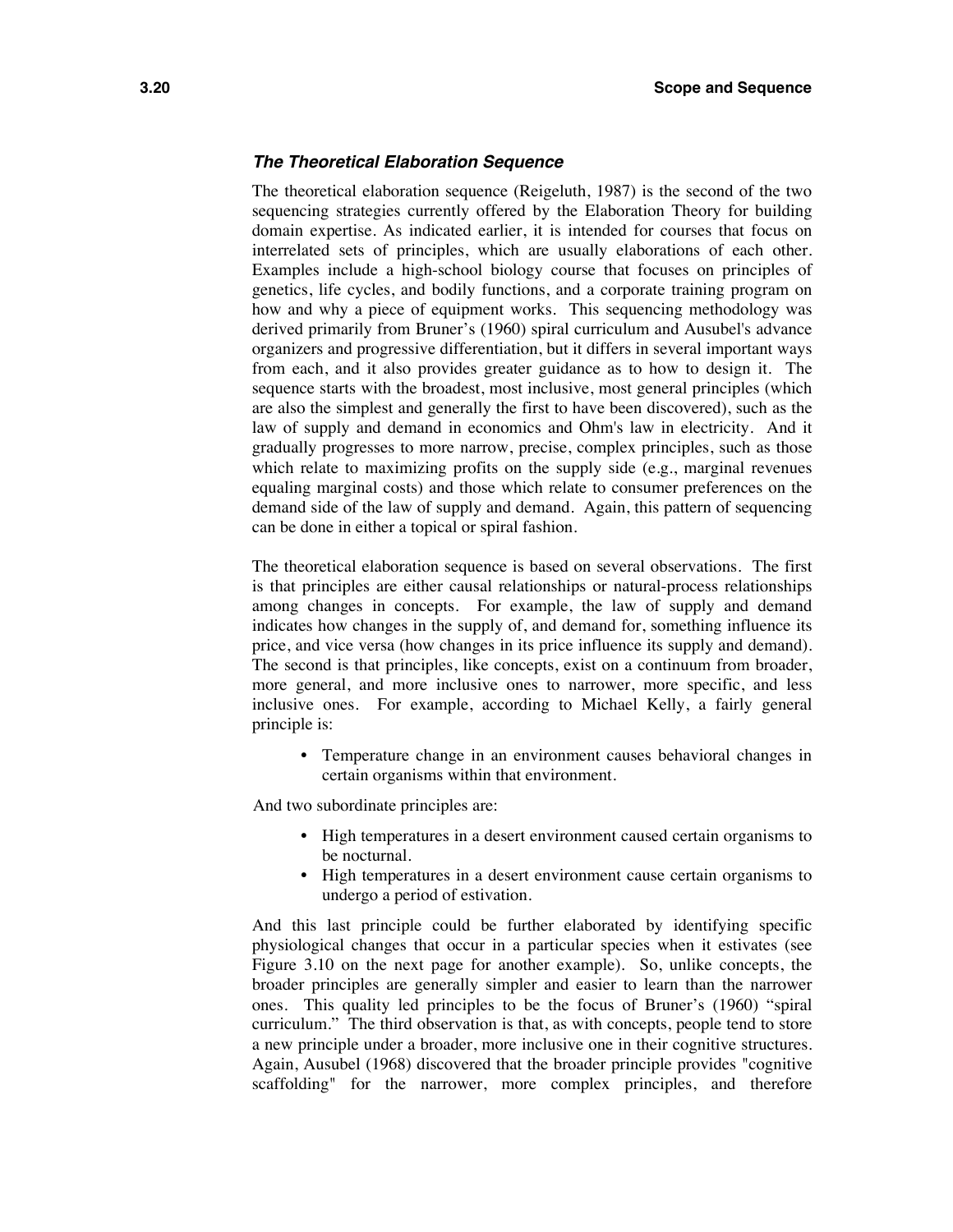#### **Chapter 3: Understanding the Theories 3.21**

recommended the general-to-detailed sequencing strategy he called "progressive differentiation". But there is a fourth observation for principles that does not hold for concepts. Principles can be combined into causal models that reflect the complex, systemic, and often seemingly chaotic nature of most phenomena in the world (see Figure 3.7 above).

The kind of relationship upon which the theoretical elaboration sequence is based is one of the complexity with which a given causal phenomenon is characterized. The more complex treatments (principles) are generally referred to as subordinate to the less complex ones. Therefore, the theoretical relationships are superordinate, coordinate, and subordinate, somewhat similar to conceptual relationships. For example, in Figure 3.10, principles 1 and 2 elaborate on principle 0 because they each provide more detail about what happens when light rays pass from one optical medium into another of different optical density.

But how does a teacher or designer identify all these principles and their inclusivity/complexity relationships? This is the purpose of a **theoretical analysis**. The result of such an analysis is a theoretical structure (such as that shown in Figure 3.10), which is different from a causal model (Figure 3.7) in that it shows principles which elaborate on other principles (provide more complexity and/or guidance on the same phenomena), whereas a causal model shows principles that combine with other principles (add new phenomena), usually at a similar level of complexity.

It should be noted that more detail can be provided in a theoretical structure by elaborating on either the causal factors or the resultant factors (effects), or both. And elaboration can occur by answering several different kinds of questions, such as:

- What else happens? or What else can cause this?
- When does this cause have this effect?
- Which way (direction) do things change?
- Why do they change?
- How much do they change? (See Figure 3.10.)

The theoretical elaboration sequence starts by teaching the broadest, most inclusive, most general principles that the learner has not yet learned. And this sequence gradually proceeds to ever more narrow, less inclusive, more detailed, more precise principles until the desired level of complexity has been reached. The fact that this order reflects the order in which the principles were usually discovered—and could be most easily discovered by learners—makes this sequence ideal for problem-based learning and other discovery approaches.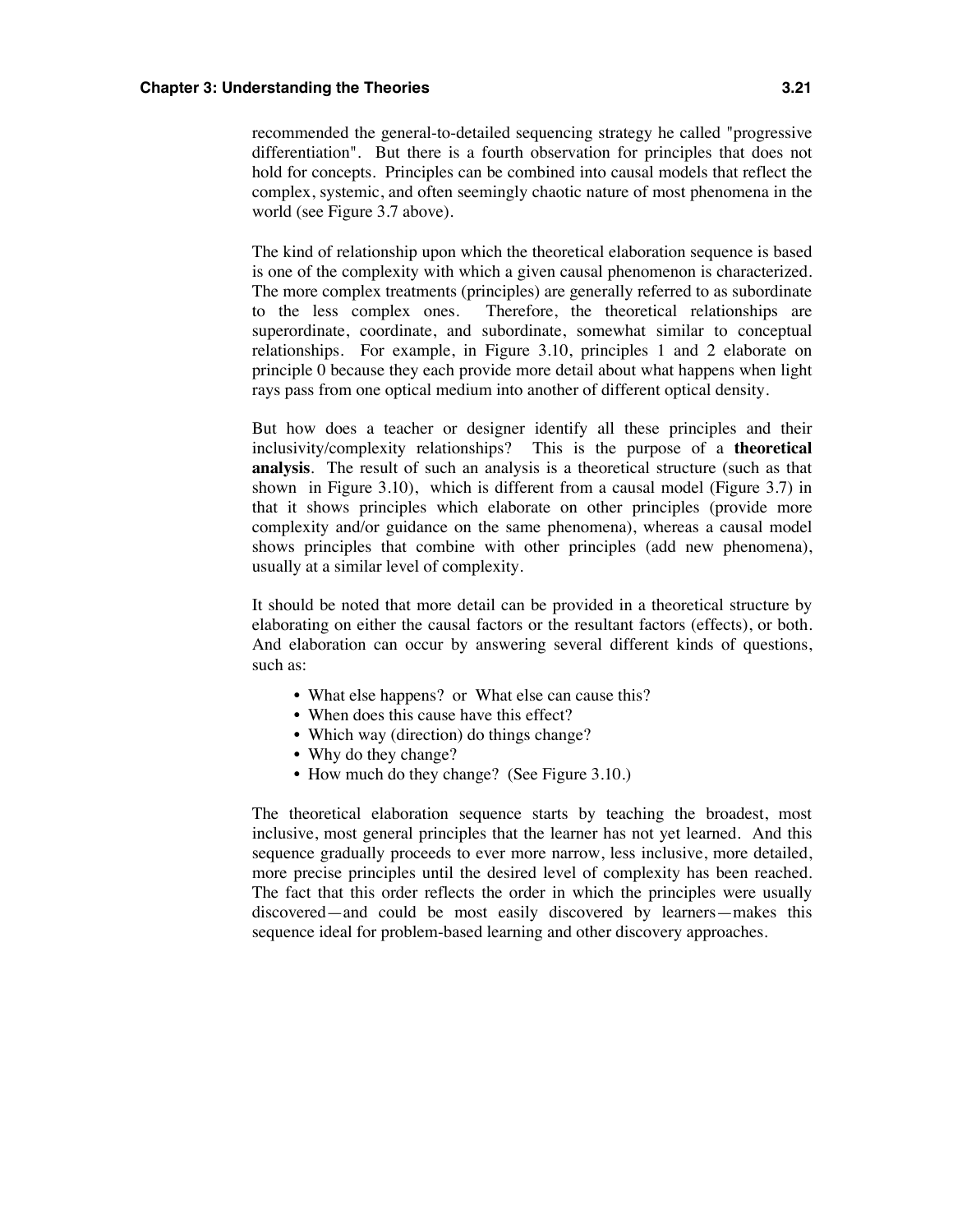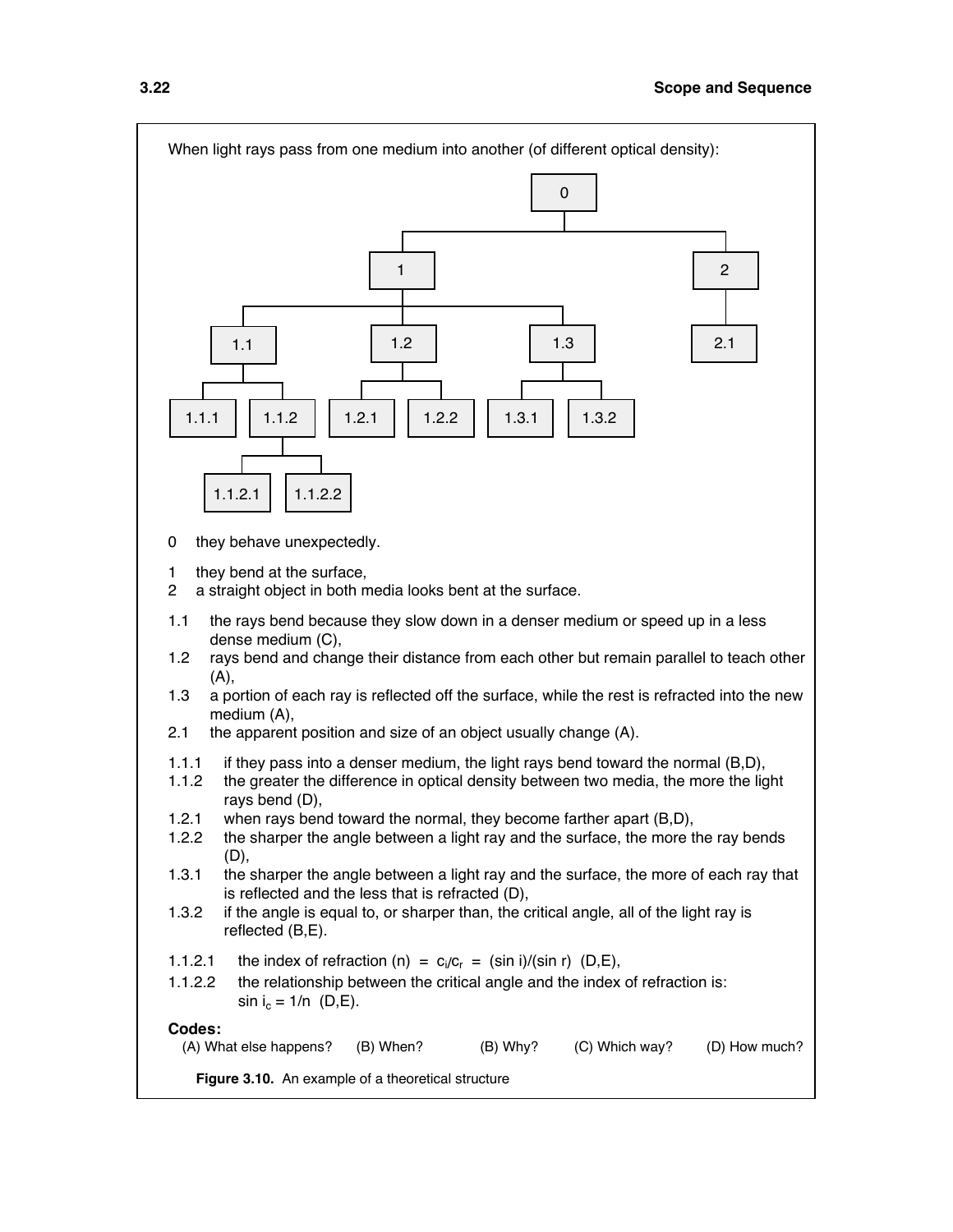The theoretical elaboration sequence may also be done in either a topical or spiral manner. For a topical sequence, one could go all the way down one leg of the theoretical structure, and gradually broaden out from there. For a spiral sequence, one could go completely across the top row, then across the next row down, and so forth.

## When and Why to Use It?

In both training and education contexts much instruction focuses on complex cognitive tasks. The strengths of the SCM sequence for such tasks are:

- It enables learners to understand complex tasks holistically by acquiring the skills of an expert for a real-world version of the task from the very first module of the course.
- These in turn enhance the motivation of learners and, therefore, the quality (effectiveness and efficiency) of the instruction.
- The holistic understanding of the task also results in the formation of a stable cognitive schema to which more complex capabilities and understandings can be assimilated. This is especially valuable for learning a complex cognitive task.
- Since the learners start with a real version of the task from the beginning, the SCM is ideally suited to situated learning, problembased learning, computer-based simulations, and on-the-job training.
- The SCM can be used with highly directive instruction, highly constructivist instruction, or anything in between.

The strengths of the conceptual and theoretical elaboration sequences are:

- They help to build the cognitive scaffolding (schemata) that makes subsequent, more complex understandings much easier to attain and retain.
- The enhancement of understanding aids motivation.
- These sequences can be used in either directive or constructivist approaches to instruction.

The limitations of the SCM and elaboration sequences are:

- The content (task or domain expertise) must be fairly complex and large to make the approach worthwhile. With smaller amounts of content, these approaches won't make much difference in the quality of the instruction.
- The SCM sequences must be used with other sequencing strategies that provide guidance for within-module sequencing. For example, procedural tasks require a combination of procedural and hierarchical approaches for within-module sequencing. Actually, as an instructional theory that synthesizes existing knowledge about sequencing, the elaboration theory includes guidelines for using those other approaches with the SCM approaches.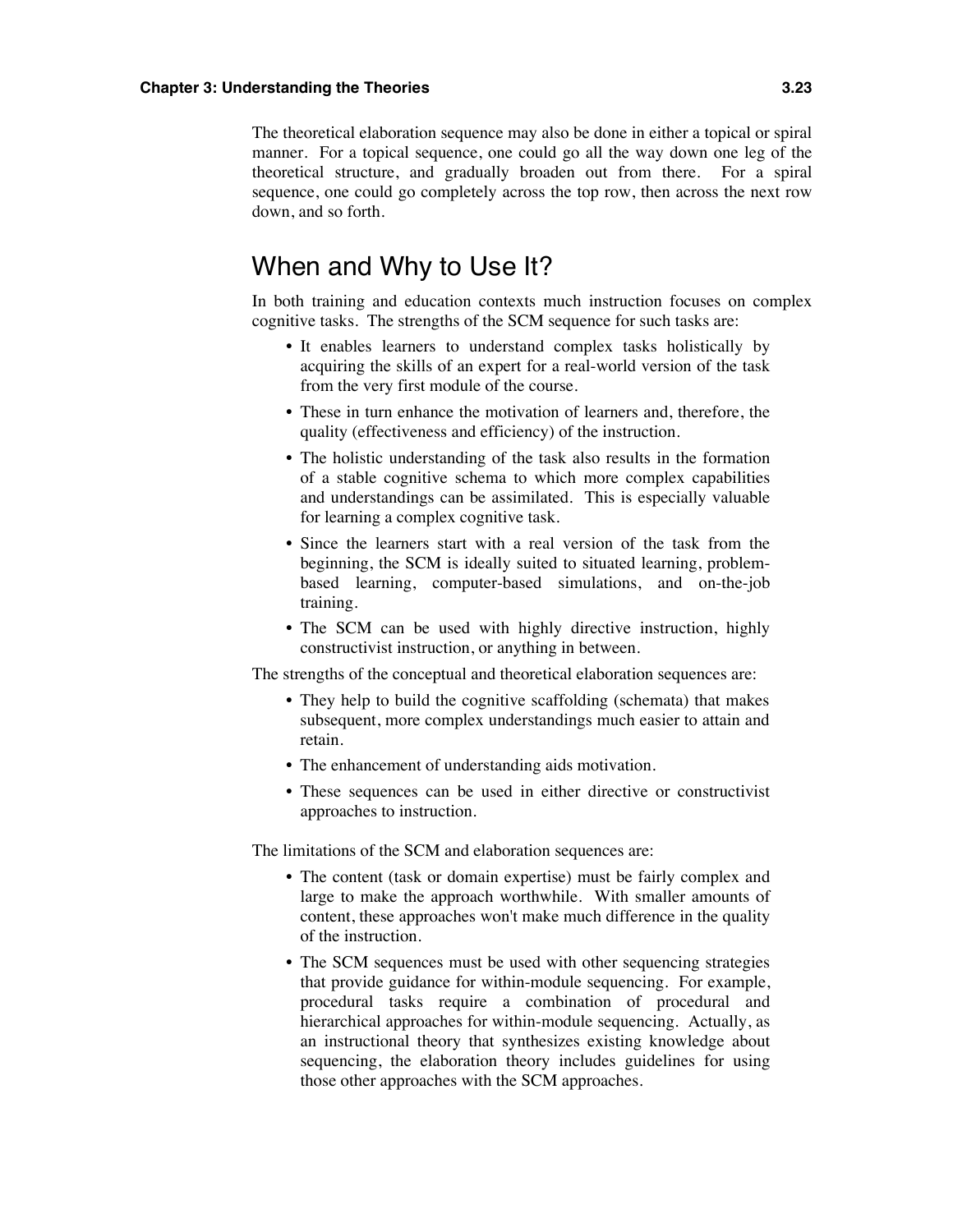The net effect is that the SCM and elaboration sequences are powerful methods for complex tasks and domains, but they are a bit more complex and hence more difficult to learn, though not much more difficult to use once they are learned.

Furthermore, the SCM task analysis procedures and the elaboration sequence content analysis procedures are both very efficient (see Chapter 6). Because these procedures allow task/content analysis and sequence design to be done simultaneously, it is possible to do *rapid prototyping* so that the first module can be designed and developed before any task or content analysis is done for the remaining modules of the course or curriculum. A rapid prototype can provide a good sample for inspection and approval by clients, higher management, and other stakeholders (Box 3.5 on p. 2), as well as for formative evaluation and revision of the prototype (Box 3.3), that can strongly improve the design of the remaining modules.

## Other Sequences

The four types of elaboration sequences just described are each based on a single type of relationship within the content, and there are likely additional elaboration sequences that fit the basic principles of epitomizing and elaborating described earlier, as well as many sequences that don't (such as the historical sequence, which is based on the chronological relationship among events). But even more important is the utility of thinking about sequencing strategies for different types of courses, in addition to ones for different types of relationships. Often, such strategies will be combinations of ones based on relationships, but not always.

The following are some of the types of common courses we have identified that seem likely to benefit from different types of course sequences, but there are surely many more that need to be identified:

- history courses, such as European History, or courses on the history of a particular field or discipline, such as physical therapy or economics,
- courses on the theory and practice of a particular field, such as physical therapy or electronics,
- appreciation courses, such as music appreciation or art appreciation,
- philosophy courses, such as the philosophy of education,
- science courses, such as biology and physics,
- skill courses, such as algebra, English composition, or electronic troubleshooting.

It is beyond the scope of this book to explore differences in sequencing strategies for these common types of courses, partly because we have been unable to find much work on them. Nevertheless, we do discuss sequencing strategies for two such types of courses, to illustrate the kinds of strategies that need to be further researched and developed.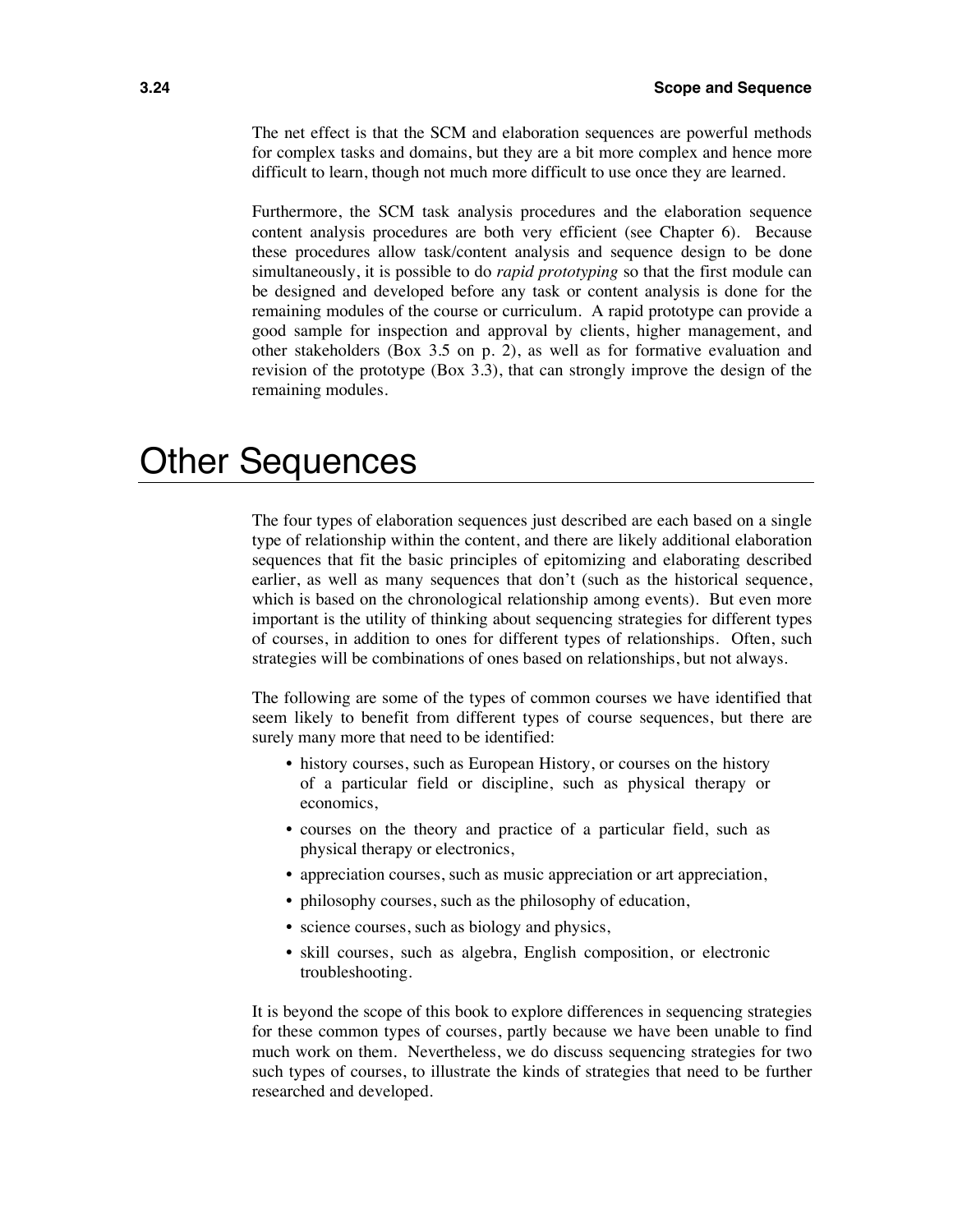### History Courses

#### **by William R. Jones & Charles M. Reigeluth**

Perhaps the two most common kinds of history courses are (a) the history of a geographical area during a certain period, such as the history of the Roman Empire, and (b) the history of a field (or discipline), which is concerned with the historical development of knowledge in the field and often with the major organizations that exist, the major people who have contributed to the field, the major issues of concern today, and so forth. For both of these kinds of history courses, It is far from certain what kind of sequence will best serve student learning and motivation, and in many cases sequencing may not make much of a difference in the quality of the instruction. But teaching the historical events in the order in which they occurred is likely to be beneficial, with several qualifications or variations.

To understand these variations, it is important to recognize that there are often different themes, issues, or areas of knowledge that change or develop over time. We refer to these as thematic areas. Their existence makes two major sequencing options possible. In one, the instruction presents each thematic area as a cohesive unit, following its development chronologically from beginning to end before moving on to the next thematic area. In the other, the instruction follows the chronology from beginning to end, covering all thematic areas in a particular time period, with the instructor revisiting each theme during successive time periods.

Each of these two options has its weakness. The first cuts each thematic area off from other themes and from the historical context in which it developed. The second arbitrarily breaks a thematic area up into sequential parts that are difficult to reconnect into a memorable story because of all the other themes that are studied before returning to it.

These options bear some resemblance to the topical and spiral sequences, respectively (see Chapter 2). And these, too, can be viewed as being on a continuum by adjusting the length of the periods and the extent to which other thematic areas are discussed when dealing with a given area. A successful strategy would probably combine elements of both these options, and certainly each topic has its own unique characteristics that will suggest a certain combination of these two options for teaching it.

#### *Historical Thinking*

To avoid an excess of trial-and-error in finding that combination, an investigation into the nature of historical thinking might help to suggest some useful paths. Consider the following propositions: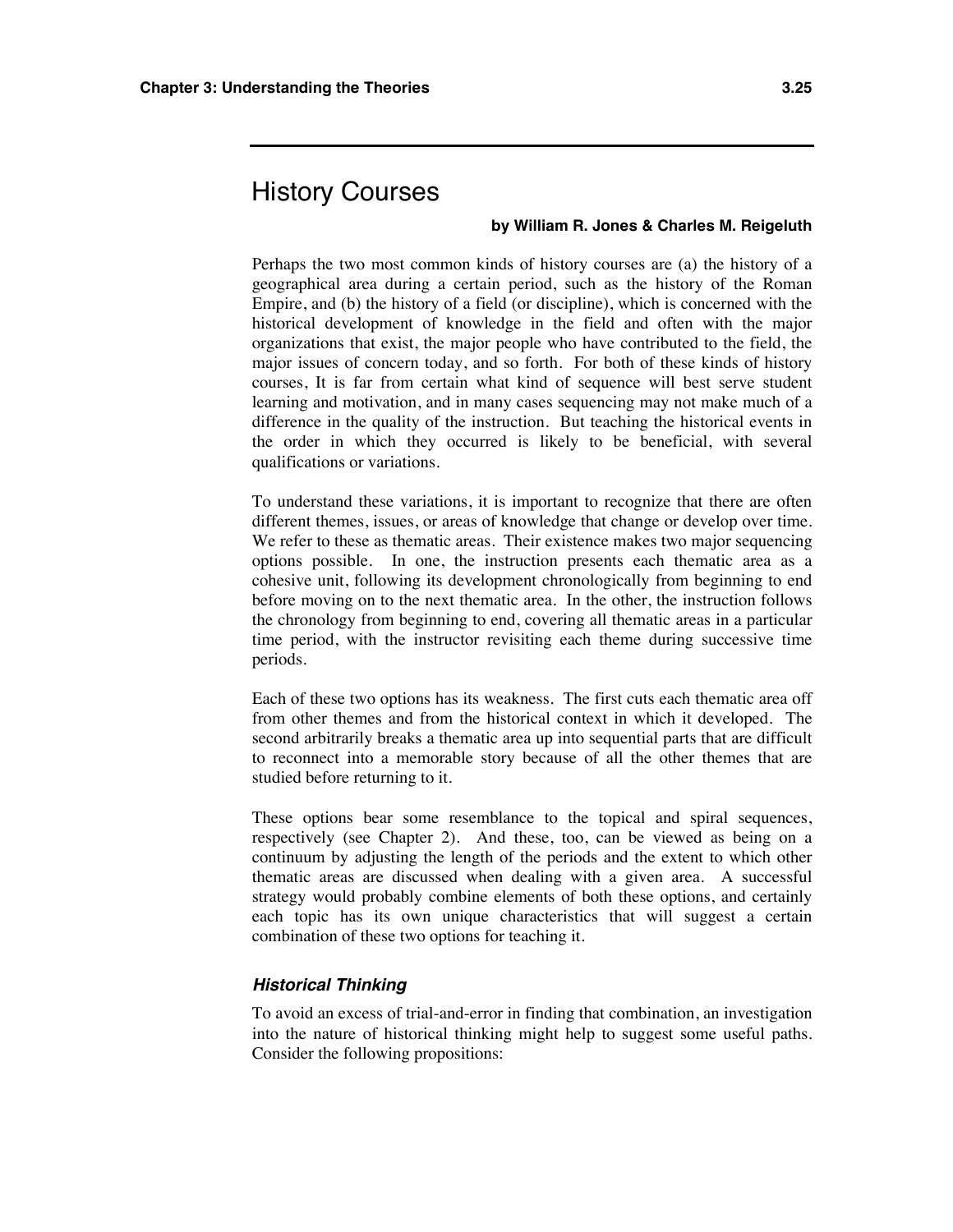#### *Historians achieve mastery of a topic area through repetitive study.*

No historian responsible for teaching an American history survey course, for example, teaches from a perfect memory of the American history survey that he or she took as an undergraduate. Rather, the original survey was supplemented by upper-level courses on special topics, then by graduate study on other special topics, and on and on. By the time a professional historian begins teaching in the classroom, it is quite possible for him or her to recall at will complex narratives that frustrate the efforts of undergraduates to do the same. The reason for this is not that historians are better at remembering than other people, but that they have revisited many stories at progressively greater levels of sophistication (or elaboration) over a period of time until they have become expert at remembering and relating them.

#### *Historians use scaffolding to reason about history.*

Before the new social history of the 1960s began to spread its influence, it was very popular to teach U.S. history as a history of its Presidents and, more importantly, to define the national mood through the character of the person sitting in the Oval Office. Hence, all Americans in the 1820s were rugged individualists like Andrew Jackson. This mode of history teaching was replaced by the periodization of American history that is still quite popular. Here the march of history is divided into the Gilded Age, the Progressive Era, the Jazz Age, the Depression, the 1950s, and so on. But historians are no happier with this because, while these categories are easy to remember, they are too simplistic to describe what really happened in the past. And yet, every historian uses scaffolding of this type to make quick judgements about historical information with which they come into contact. Such scaffolding is good as long as it is only used as a tool that does not obscure historical detail.

#### *Historians remember stories, not facts.*

The history student who attempts to memorize long lists of names, dates, and events without understanding the story underneath inevitably fails. The historian, by comparison, does not memorize facts but instead memorizes stories. Stories are easy to remember because they have literary qualities. The suspense of an unknown outcome, the drama of unique human personalities interacting on a public stage, these elements of historical storytelling combine to create an affective mnemonic device that aids mastery of a topic.

#### *Guidelines*

With these propositions in mind, we can offer some related guidelines for sequencing instruction on historical topics:

**1) Make the lesson plan iterative.**This approach draws on the Elaboration Theory. Give an overview of the entire course, describing the broad progression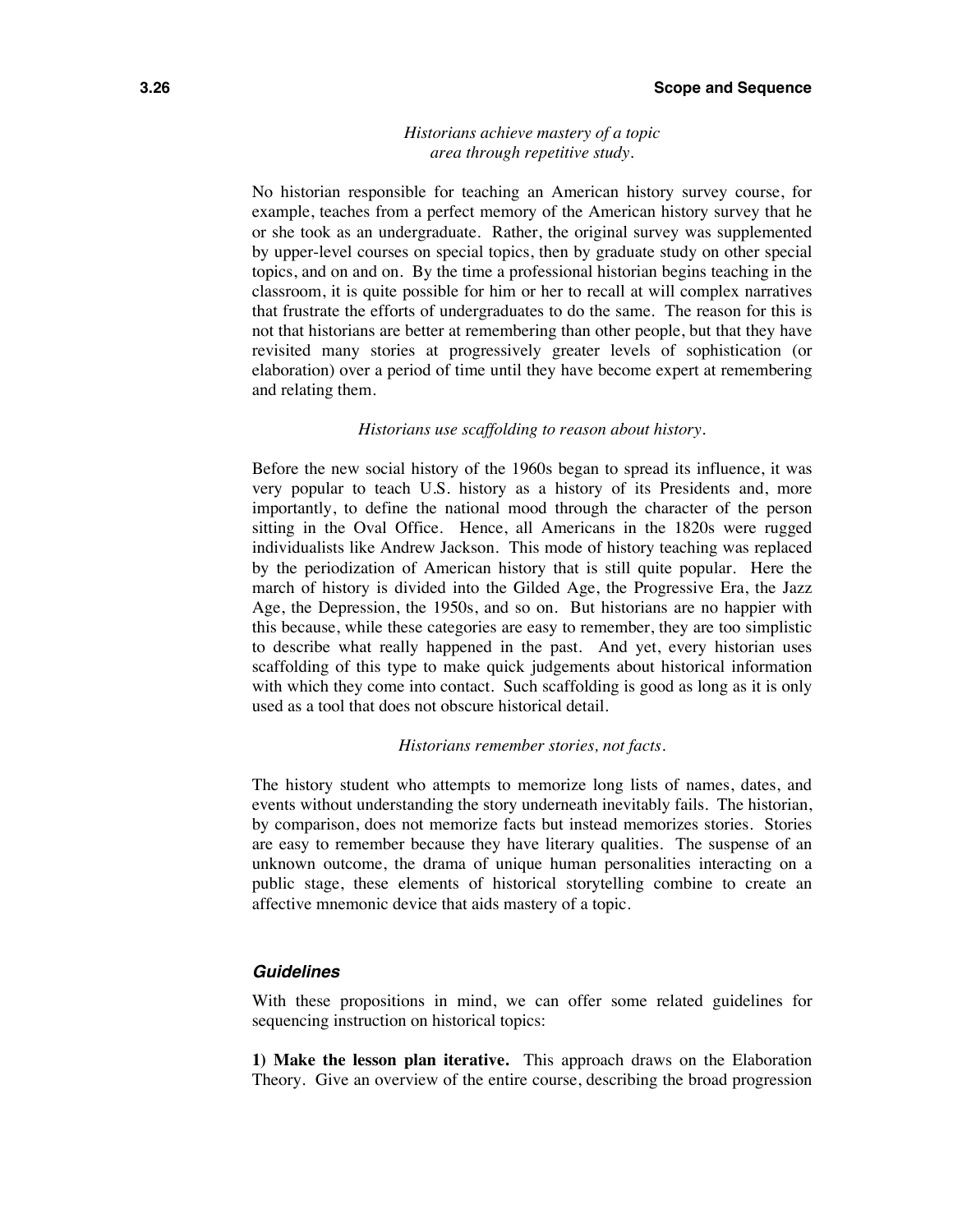#### **Chapter 3: Understanding the Theories 3.27**

of thematic areas that the instruction will cover. The objective is to give students a framework in which to place the in-depth course modules that will follow, regardless of the extent to which they are organized around periods vresus themes. Revisit the broad picture of the course often enough so that the students can rework in their minds the interplay of themes and periods.

**2) Make use of scaffolding to aid reasoning.** In the broad presentation of the course material, introduce the thematic areas and periodizations that aid in understanding the material. In the in-depth modules describe the complexity that underlies the scaffolding. This way the students can continue to use the scaffolding as a tool for thinking, but will not be restricted by its inherent simplicities.

**3) Choose thematic strands that can stand alone as stories.** [This either needs to be elaborated or deleted.]

Courses on the history of a field frequently differ from other history courses in a way that may have important implications for sequencing. A typical focus for such courses is to compare and contrast each historical development with the current state of knowledge in the same area, as well as with earlier developments. Comparing and contrasting with earlier developments entails tracing "threads" of knowledge (which are like themes) as they developed over time, as well as showing how those threads are woven together in the tapestry of the field (or discipline), just as you would with themes in other kinds of history courses.

But comparing and contrasting each historical development with the current state of knowledge has different implications for a course sequence. Perhaps the course should begin with the current state of knowledge, or at least review it if the students already possess that kind of knowledge upon entering the course. Also, perhaps the sequence should place greater emphasis on tracing the complete historical development of a single thread, and then going back to trace the development of another and another until all threads have been traced, and place less emphasis on trying to deal with all threads at once. If this is done, then extra care should be taken to highlight interlinkages with other threads as the course progresses.

If knowledge about organizations, people, issues, and so forth are included in the course, then those topics may be best taught as separate threads within this sequencing pattern. A major question that remains is the order in which the different threads should be taught. Our inclination is to teach them in the order of their importance to understanding the nature of the field (or discipline).

These are but a few of the many additional sequences you might want to use. For more information about these and other sequences, see Posner and Strike (1976), ....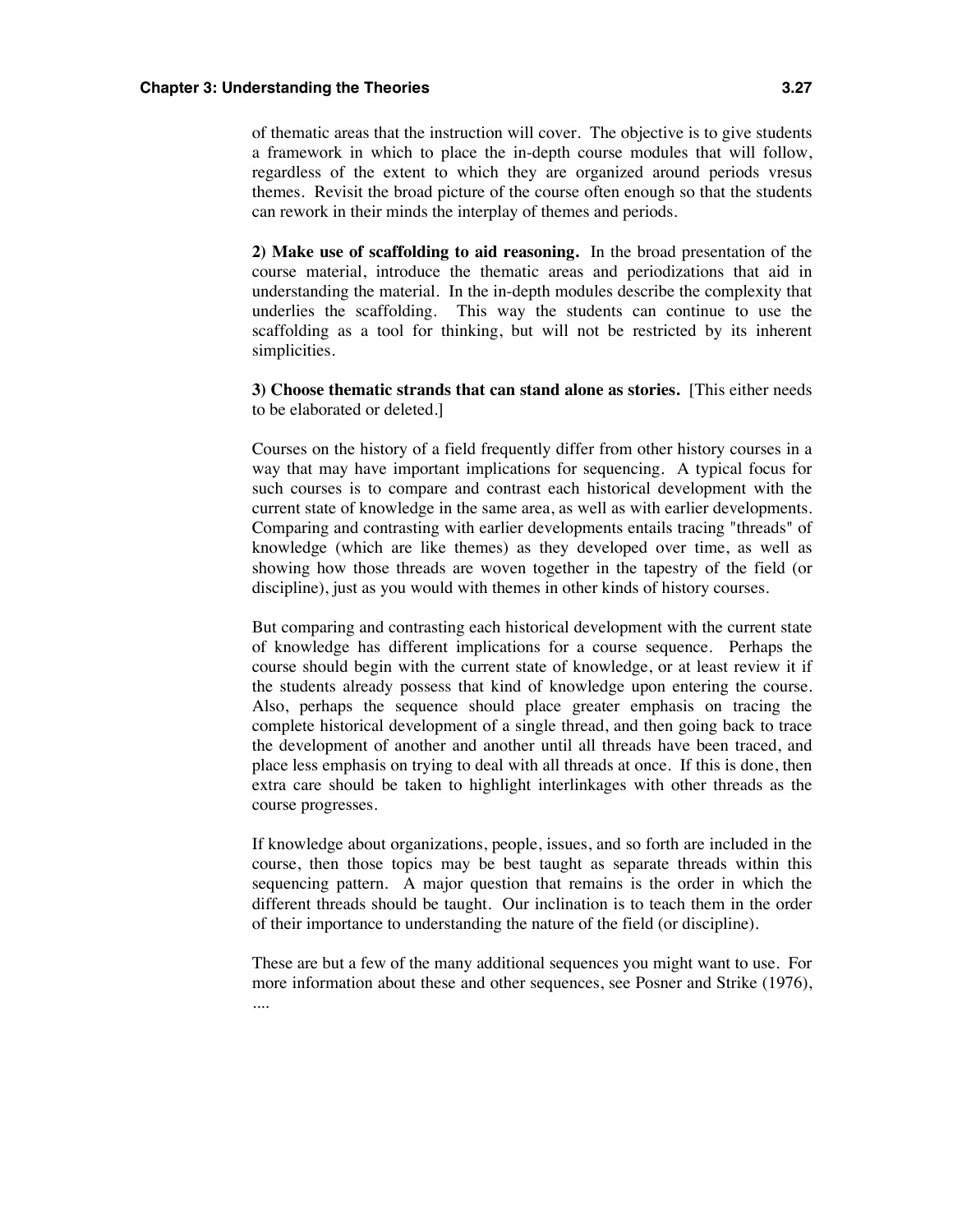### Theory and Practice Courses

A course on the theory and practice of a field is concerned with both task expertise (how an expert practitioner pursues different goals) and domain expertise (what descriptive theories underlie the techniques and strategies that experts use). Therefore, one sequencing strategy that has some promise is a combination of a theoretical elaboration and an SCM sequence. The SCM sequence (for any combination of procedural and heuristic elements) begins with the simplest representative version of the task, and the theoretical epitome is designed to provide the underlying descriptive theory that applies to only that simple set of conditions.

[Include some of the Beissner work here.]

## What's Next?

Given this general understanding of the hierarchical, procedural, SCM, and elaboration sequencing strategies, the next four chapters provide detailed guidance on how to design each of these four types of sequences. Examples and practice exercises are also provided.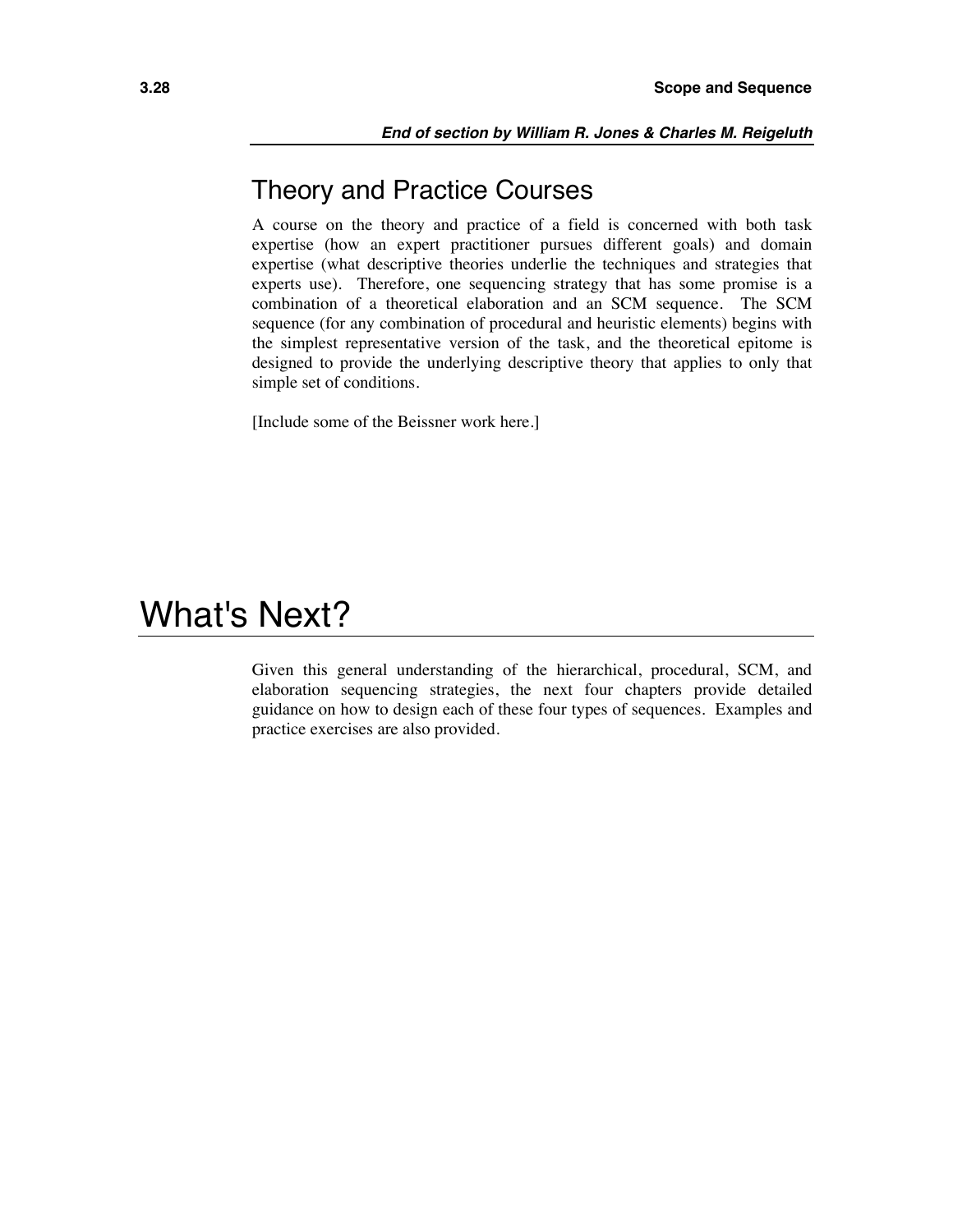## **References**

- Anderson, J.R. (1983). *The Architecture of Cognition.* Cambridge, MA: Harvard University Press.
- Anderson, R.C. (1984). Some reflections on the acquisition of knowledge. *Educational Researcher, 13*(9), 5-10.
- Ausubel, D.P. (1968). *Educational Psychology: A Cognitive View.* New York: Holt Rinehart and Winston.
- Beissner, K.L., & Reigeluth, C.M. (1994). A case study on course sequencing with multiple strands using the elaboration theory. *Performance Improvement Quarterly, 7* (2), 38-61.
- Bruner, J.S. (1960). *The Process of Education.* New York: Random House.
- Gagné, R.M. (1965). *The Conditions of Learning* (2nd ed.). New York: Holt, Rinehart and Winston.
- Gagné, R.M. (1968). Learning hierarchies. *Educational Psychologist, 6,* 1-9.
- Gagné, R.M., Briggs, L.J., & Wager, W.W. (1992). *Principles of Instructional Design* (4th ed.), New York: Harcourt Brace Jovanovich College Publishers.
- Goleman, D. (1995). *Emotional Intelligence: Why It Can Matter More than IQ.* New York: Bantam Books.
- Greenberg, M.T., Kusche, C.A., Cook, E.T., & Quamma, J.P. (1995). Promoting emotional competence in school-aged children: The effects of the PATHS curriculum, *Development and Psychopathology, 7,*
- Mechner, F. (1967). Behavioral analysis and instructional sequencing. In P. Lange (Ed.), *Programmed Instruction: 66th Yearbook of the National Society for the Study of Education, Part II.* Chicago: University of Chicago Press.
- Merrill, P.F. (1976). Task analysis: An information processing approach. *NSPI Journal, 15* (2), 7-11.
- Merrill, P.F. (1980). Analysis of a procedural task. *NSPI Journal, 19* (2), 11- 15.
- Posner, G.J., & Strike, K.A. (1976). A categorization scheme for principles of sequencing content. *Review of Educational Research, 46*, 665-690.
- Reigeluth, C.M. (1987). Lesson blueprints based on the elaboration theory of instruction. In C.M. Reigeluth (Ed.), *Instructional Theories in Action: Lessons Illustrating Selected Theories and Models.* Hillsdale, N.J: Erlbaum Associates.
- Reigeluth, C.M. (1992). Elaborating the elaboration theory. *Educational Technology Research & Development, 40* (3), 80-86.
- Reigeluth, C.M., & Darwazeh, A.N. (1982). The elaboration theory's procedure for designing instruction: A conceptual approach. *Journal of Instructional Development, 5* (3), 22-32.
- Reigeluth, C.M., & Kim, Y. (1993). Recent advances in task analysis and sequencing. Paper presented at the NSPI national conference, Chicago, IL.
- Reigeluth, C.M., & Rodgers, C.A. (1980). The Elaboration Theory of Instruction: Prescriptions for task analysis and design. *NSPI Journal, 19* (1), 16-26.
- Resnick, L.B., & Ford, W.W. (1980). The analysis of tasks for instruction: An information-processing approach. In T.A. Brigham and A.C. Catania (Eds.),